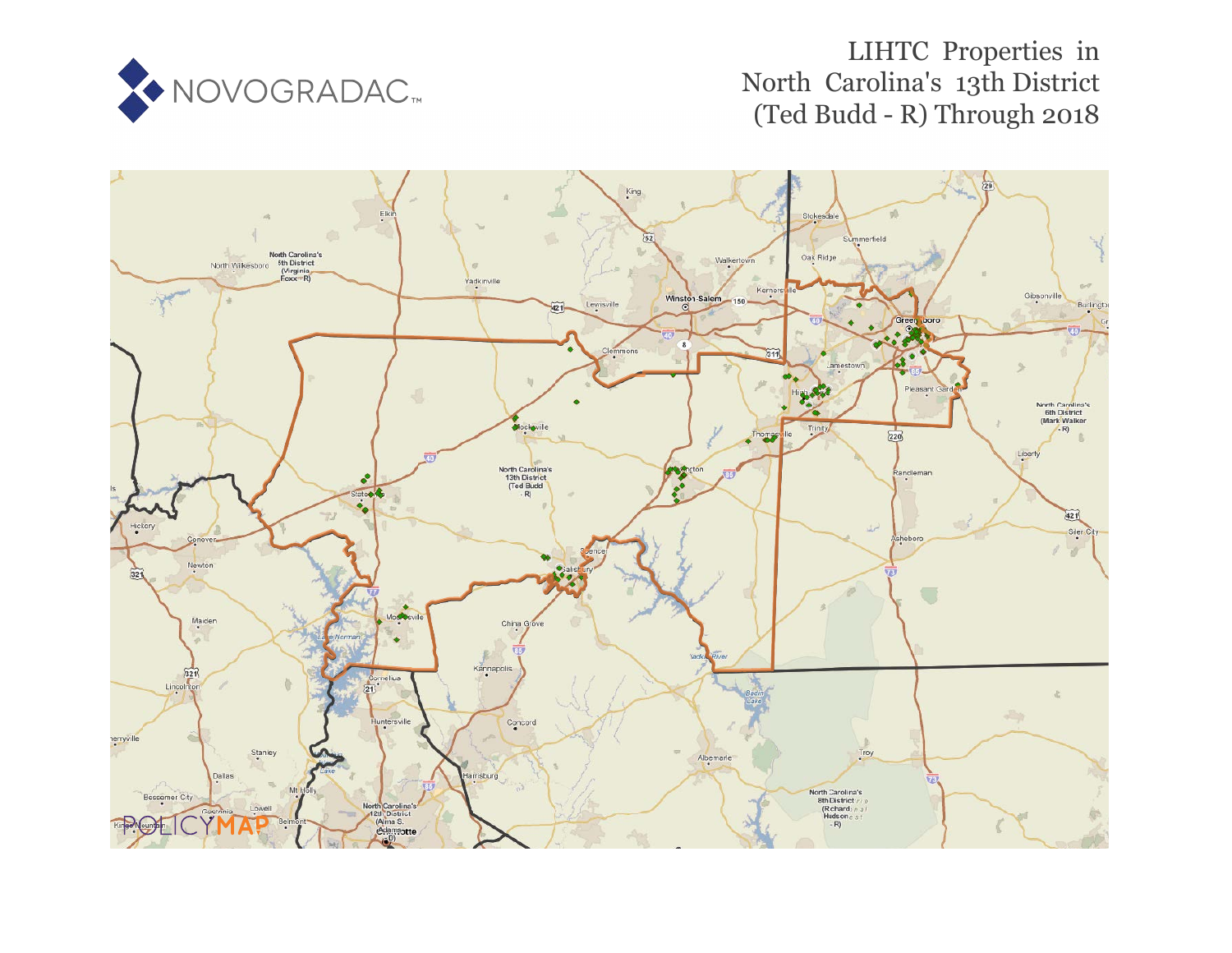| <b>Project Name</b>                         | <b>Address</b>                           | City              | <b>State</b> | <b>Zip Code</b> | <b>Nonprofit</b><br><b>Sponsor</b> | <b>Allocation</b><br>Year | <b>Annual</b><br><b>Allocated</b><br><b>Amount</b> | <b>Year PIS</b> | <b>Construction Type</b> | <b>Total</b><br><b>Units</b> | Low<br>Income<br><b>Units</b> | <b>Rent or</b><br><b>Income</b><br><b>Ceiling</b> | <b>Credit %</b>                        | <b>Tax-Exempt</b><br><b>Bond</b> | <b>HUD Multi-Family</b><br>Financing/<br><b>Rental Assistance</b> |
|---------------------------------------------|------------------------------------------|-------------------|--------------|-----------------|------------------------------------|---------------------------|----------------------------------------------------|-----------------|--------------------------|------------------------------|-------------------------------|---------------------------------------------------|----------------------------------------|----------------------------------|-------------------------------------------------------------------|
| 619 WATSON ST                               | 619 WATSON ST GREENSBORO                 |                   | NC           | 27406           | No                                 | 1989                      | \$3,870                                            | 1990            | <b>New Construction</b>  | -1                           | $\mathbf{1}$                  | 60% AMGI                                          | $70\,\%$ present $\,$ No value         |                                  |                                                                   |
| 621 WATSON ST                               | 621 WATSON ST GREENSBORO                 |                   | NC           | 27406           | No                                 | 1989                      | \$3,870                                            | 1990            | New Construction         | -1                           | $\mathbf{1}$                  | 60% AMGI                                          | $70\,\%$ present $\,$ No $\,$<br>value |                                  |                                                                   |
| 623 WATSON ST                               | 623 WATSON ST GREENSBORO                 |                   | NC           | 27406           | No                                 | 1989                      | \$3,870                                            | 1990            | New Construction         | -1                           | $\mathbf{1}$                  | 60% AMGI                                          | $70\,\%$ present $\,$ No value         |                                  |                                                                   |
| 625 WATSON ST                               | 625 WATSON ST GREENSBORO                 |                   | NC           | 27406           | No                                 | 1989                      | \$3,870                                            | 1990            | New Construction         | <sup>1</sup>                 | $\mathbf{1}$                  | 60% AMGI                                          | 70 % present $\hbox{~No}$<br>value     |                                  |                                                                   |
| 627 WATSON ST                               | 627 WATSON ST GREENSBORO                 |                   | NC           | 27406           | No                                 | 1989                      | \$3,870                                            | 1990            | <b>New Construction</b>  | $\mathbf{1}$                 | $\mathbf{1}$                  | 60% AMGI                                          | $70\,\%$ present $\,$ No value         |                                  |                                                                   |
| 629 WATSON ST                               | 629 WATSON ST GREENSBORO                 |                   | NC           | 27406           | No                                 | 1989                      | \$3,870                                            | 1990            | New Construction         | -1                           | $\mathbf{1}$                  | 60% AMGI                                          | $70\,\%$ present $\,$ No value         |                                  |                                                                   |
| 631 WATSON ST                               | 631 WATSON ST GREENSBORO                 |                   | NC           | 27406           | No                                 | 1989                      | \$3,870                                            | 1990            | New Construction         | <sup>1</sup>                 | $\mathbf{1}$                  | 60% AMGI                                          | $70\,\%$ present $\,$ No value         |                                  |                                                                   |
| 633 WATSON ST                               | 633 WATSON ST GREENSBORO                 |                   | NC           | 27406           | No                                 | 1989                      | \$3,870                                            | 1990            | New Construction         | -1                           | $\mathbf{1}$                  | 60% AMGI                                          | $70\,\%$ present $\,$ No value         |                                  |                                                                   |
| CALVIN WILEY SCHOOL 211 RIDGE AVE SALISBURY |                                          |                   | NC           | 28144           | No                                 | 1989                      | \$236,277                                          | 1990            | Acquisition and Rehab 66 |                              | 66                            | $60\%$ AMGI                                       | $30$ % present $\,$ No $\,$<br>value   |                                  |                                                                   |
| MCCULLOCH APTS                              | ${\tt MCCULLOCH\,ST}$ ${\tt GREENSBORO}$ |                   | NC           | 27406           | No                                 | 1990                      | \$7,222                                            | 1990            | New Construction         | $\boldsymbol{2}$             | $\boldsymbol{2}$              | 60% AMGI                                          | $70$ % present $\,$ No $\,$<br>value   |                                  |                                                                   |
| <b>RESIDENCE</b>                            | 2905 LIBERTY<br><b>ROAD</b>              | <b>GREENSBORO</b> | NC           | 27406           | No                                 | 1992                      | \$4,523                                            | 1992            | <b>New Construction</b>  | -1                           | $\mathbf{1}$                  | <b>50% AMGI</b>                                   | 70 % present $\,$ No $\,$<br>value     |                                  |                                                                   |
| 1405 BROWN BLVD                             | <b>1405 BROWN</b><br><b>BLVD</b>         | <b>GREENSBORO</b> | NC           | 27401           | No                                 | 1991                      | \$4,434                                            | 1992            | New Construction         | <sup>1</sup>                 | $\mathbf{1}$                  | 60% AMGI                                          | $70\,\%$ present $\,$ No value         |                                  |                                                                   |
| 2915 LIBERTY ROAD                           | 2915 LIBERTY<br>ROAD                     | <b>GREENSBORO</b> | NC           | 27406           | No                                 | 1991                      | \$4,555                                            | 1992            | <b>New Construction</b>  | -1                           | $\overline{1}$                | 60% AMGI                                          | $70$ % present $\,$ No value           |                                  |                                                                   |

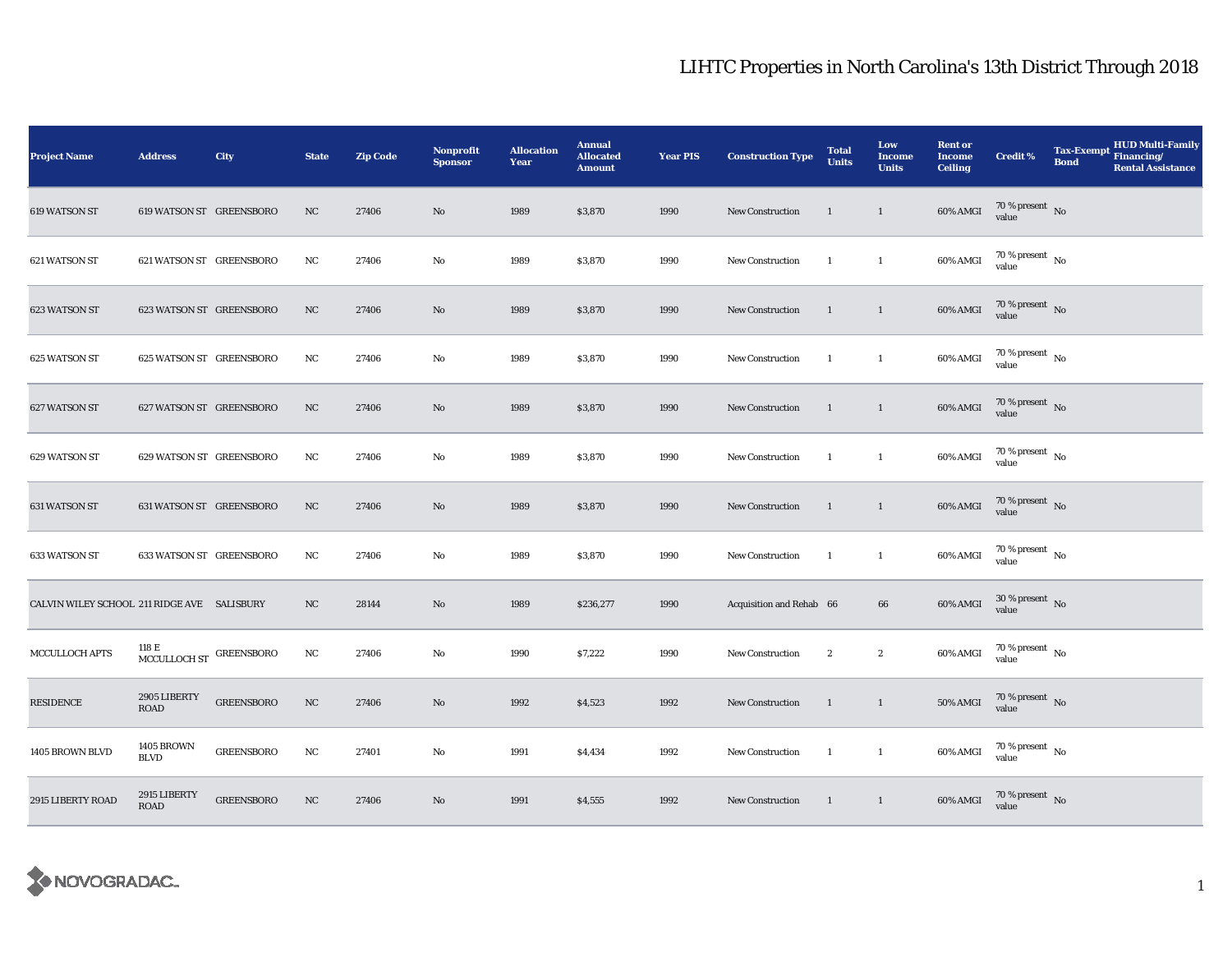| <b>Project Name</b>                   | <b>Address</b>                           | City              | <b>State</b> | <b>Zip Code</b> | Nonprofit<br><b>Sponsor</b> | <b>Allocation</b><br>Year | <b>Annual</b><br><b>Allocated</b><br><b>Amount</b> | <b>Year PIS</b> | <b>Construction Type</b> | <b>Total</b><br><b>Units</b> | Low<br><b>Income</b><br><b>Units</b> | <b>Rent or</b><br><b>Income</b><br><b>Ceiling</b> | <b>Credit %</b>                        | <b>HUD Multi-Family</b><br><b>Tax-Exempt</b><br>Financing/<br><b>Bond</b><br><b>Rental Assistance</b> |
|---------------------------------------|------------------------------------------|-------------------|--------------|-----------------|-----------------------------|---------------------------|----------------------------------------------------|-----------------|--------------------------|------------------------------|--------------------------------------|---------------------------------------------------|----------------------------------------|-------------------------------------------------------------------------------------------------------|
| <b>MCLOUIS CLAYTON</b><br>RENTAL UNIT | 236 GORDON<br><b>STREET</b>              | <b>HIGH POINT</b> | NC           | 27260           | No                          | 1991                      | \$5,068                                            | 1992            | <b>New Construction</b>  | -1                           | $\mathbf{1}$                         | 60% AMGI                                          | $70\,\%$ present $\,$ No value         |                                                                                                       |
| MORGAN PLACE APTS                     | 217 MORGAN<br><b>PLACE</b>               | <b>HIGH POINT</b> | NC           | 27260           | $\mathbf{No}$               | 1991                      | \$4,948                                            | 1992            | <b>New Construction</b>  | 1                            | $\mathbf{1}$                         | 60% AMGI                                          | $70\,\%$ present $\,$ No $\,$<br>value |                                                                                                       |
| PWE ALLEN STREET                      | 1701 ALLEN<br><b>STREET</b>              | <b>GREENSBORO</b> | NC           | 27405           | No                          | 1992                      | \$4,395                                            | 1992            | New Construction         | $\mathbf{1}$                 | $\mathbf{1}$                         | 60% AMGI                                          | $70$ % present $\,$ No $\,$<br>value   |                                                                                                       |
| <b>PWE BROWN BLVD</b><br><b>APTS</b>  | <b>1403 BROWN</b><br><b>BLVD</b>         | <b>GREENSBORO</b> | NC           | 27401           | No                          | 1991                      | \$4,434                                            | 1992            | <b>New Construction</b>  | $\bf{0}$                     | $\mathbf{1}$                         | 60% AMGI                                          | 70 % present $\hbox{~No}$<br>value     |                                                                                                       |
| PWN LEONARD<br>RENTAL UNIT            | 232 GORDON<br><b>STREET</b>              | <b>HIGH POINT</b> | NC           | 27260           | No                          | 1991                      | \$5,056                                            | 1992            | New Construction         | $\mathbf{1}$                 | $\mathbf{1}$                         | 60% AMGI                                          | $70\,\%$ present $\,$ No value         |                                                                                                       |
| 1621 EASTWOOD AVE                     | 1621 EASTWOOD $_{\rm GREENSBORO}$<br>AVE |                   | $_{\rm NC}$  | 27401           | No                          | 1992                      | \$4,666                                            | 1993            | <b>New Construction</b>  | $\bf{0}$                     | $\overline{1}$                       | $60\%$ AMGI                                       | $70\,\%$ present $\,$ No value         |                                                                                                       |
| 1630 ALICE AVE                        | 1630 ALICE AVE GREENSBORO                |                   | $_{\rm NC}$  | 27401           | No                          | 1992                      | \$4,612                                            | 1993            | New Construction         | -1                           | $\mathbf{1}$                         | 60% AMGI                                          | $70\,\%$ present $\,$ No value         |                                                                                                       |
| 1914 MCCONNELL<br>ROAD                | 1914<br>MCCONNELL<br><b>ROAD</b>         | <b>GREENSBORO</b> | NC           | 27401           | No                          | 1991                      | \$5,559                                            | 1993            | <b>New Construction</b>  | 1                            | $\mathbf{1}$                         | 60% AMGI                                          | $70\,\%$ present $\,$ No value         |                                                                                                       |
| SINGLE FAMILY HOME 402 BOYD ST        |                                          | <b>GREENSBORO</b> | NC           | 27401           | No                          | 1989                      | \$3,341                                            | 1990            | New Construction         | $\mathbf{1}$                 | $\overline{1}$                       | 60% AMGI                                          | $70$ % present $\,$ No $\,$<br>value   |                                                                                                       |
| SINGLE FAMILY HOME 410 BOYD ST        |                                          | <b>GREENSBORO</b> | NC           | 27401           | No                          | 1989                      | \$3,341                                            | 1990            | New Construction         | 1                            | $\mathbf{1}$                         | 60% AMGI                                          | $70\,\%$ present $\,$ No value         |                                                                                                       |
| SINGLE FAMILY HOME 414 BOYD ST        |                                          | <b>GREENSBORO</b> | NC           | 27401           | No                          | 1989                      | \$3,341                                            | 1990            | <b>New Construction</b>  | -1                           | $\mathbf{1}$                         | 60% AMGI                                          | 70 % present $\hbox{~No}$<br>value     |                                                                                                       |
| SINGLE FAMILY HOME 415 BOYD ST        |                                          | <b>GREENSBORO</b> | $_{\rm NC}$  | 27401           | No                          | 1989                      | \$3,341                                            | 1990            | New Construction         | $\overline{1}$               | $\overline{1}$                       | 60% AMGI                                          | $70\,\%$ present $\,$ No value         |                                                                                                       |
| SINGLE FAMILY HOME 416 BOYD ST        |                                          | <b>GREENSBORO</b> | NC           | 27401           | No                          | 1989                      | \$3,341                                            | 1990            | <b>New Construction</b>  | $\mathbf{1}$                 | $\overline{1}$                       | 60% AMGI                                          | 70 % present $\hbox{~No}$<br>value     |                                                                                                       |

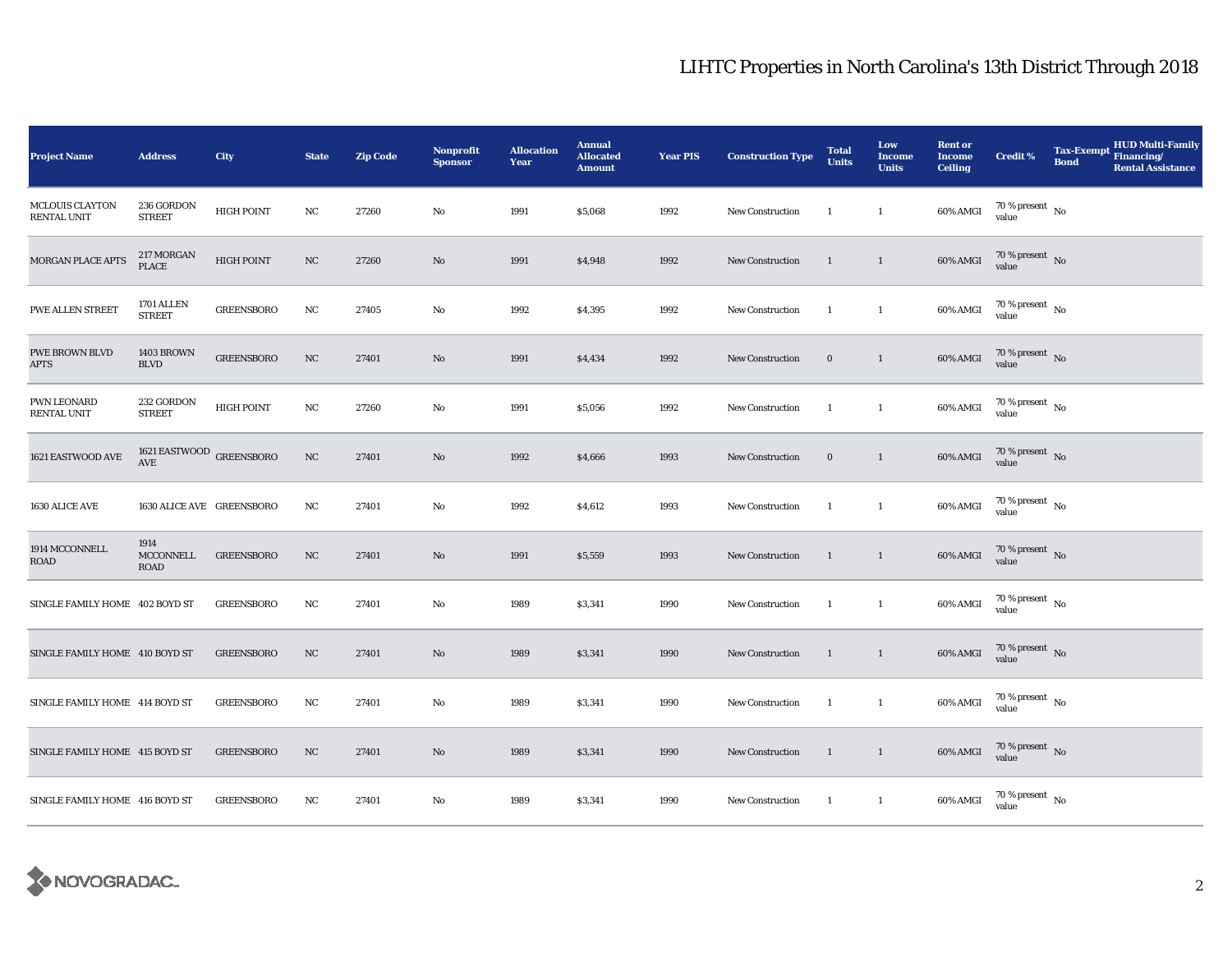| <b>Project Name</b>                          | <b>Address</b>                                      | <b>City</b>       | <b>State</b> | <b>Zip Code</b> | <b>Nonprofit</b><br><b>Sponsor</b> | <b>Allocation</b><br><b>Year</b> | <b>Annual</b><br><b>Allocated</b><br><b>Amount</b> | <b>Year PIS</b> | <b>Construction Type</b> | <b>Total</b><br><b>Units</b> | Low<br><b>Income</b><br><b>Units</b> | <b>Rent or</b><br><b>Income</b><br><b>Ceiling</b> | <b>Credit %</b>                         | <b>Tax-Exempt</b><br><b>Bond</b> | HUD Multi-Family<br>Financing/<br><b>Rental Assistance</b> |
|----------------------------------------------|-----------------------------------------------------|-------------------|--------------|-----------------|------------------------------------|----------------------------------|----------------------------------------------------|-----------------|--------------------------|------------------------------|--------------------------------------|---------------------------------------------------|-----------------------------------------|----------------------------------|------------------------------------------------------------|
| SINGLE FAMILY HOME 419 BOYD ST               |                                                     | <b>GREENSBORO</b> | NC           | 27401           | No                                 | 1989                             | \$3,341                                            | 1990            | <b>New Construction</b>  | $\overline{1}$               | $\mathbf{1}$                         | 60% AMGI                                          | $70\,\%$ present $\,$ No value          |                                  |                                                            |
| SINGLE FAMILY HOME 422 BOYD ST               |                                                     | <b>GREENSBORO</b> | $_{\rm NC}$  | 27401           | No                                 | 1989                             | \$3,341                                            | 1990            | <b>New Construction</b>  | $\overline{1}$               | $\mathbf{1}$                         | 60% AMGI                                          | $70\,\%$ present $\,$ No $\,$<br>value  |                                  |                                                            |
| SINGLE FAMILY HOME 423 BOYD ST               |                                                     | <b>GREENSBORO</b> | NC           | 27401           | No                                 | 1989                             | \$3,341                                            | 1990            | <b>New Construction</b>  | $\mathbf{1}$                 | $\mathbf{1}$                         | 60% AMGI                                          | $70\,\%$ present $\,$ No value          |                                  |                                                            |
| SINGLE FAMILY HOME 424 STEWART ST GREENSBORO |                                                     |                   | NC.          | 27401           | No                                 | 1989                             | \$3,341                                            | 1990            | <b>New Construction</b>  | $\overline{1}$               | $\mathbf{1}$                         | 60% AMGI                                          | $70\,\%$ present $\,$ No $\,$<br>value  |                                  |                                                            |
| <b>VANCE ST APTS</b>                         | 1306 VANCE ST GREENSBORO                            |                   | NC           | 27406           | No                                 | 1989                             | \$4,901                                            | 1990            | <b>New Construction</b>  | $\mathbf{1}$                 | $\mathbf{1}$                         | 60% AMGI                                          | $70\,\%$ present $\,$ No value          |                                  |                                                            |
| <b>VANCE ST APTS</b>                         | 1308 VANCE ST GREENSBORO                            |                   | NC           | 27406           | $\mathbf{No}$                      | 1989                             | \$4,901                                            | 1990            | New Construction         | $\overline{1}$               | $\mathbf{1}$                         | 60% AMGI                                          | $70$ % present $\,$ No $\,$<br>value    |                                  |                                                            |
| <b>VANCE ST APTS</b>                         | 1310 VANCE ST GREENSBORO                            |                   | NC           | 27406           | No                                 | 1989                             | \$4,901                                            | 1990            | <b>New Construction</b>  | -1                           | $\mathbf{1}$                         | 60% AMGI                                          | $70$ % present $$\rm{No}$$ value        |                                  |                                                            |
| VANCE ST APTS                                | 1312 VANCE ST GREENSBORO                            |                   | $_{\rm NC}$  | 27406           | No                                 | 1989                             | \$4,901                                            | 1990            | <b>New Construction</b>  | -1                           | $\mathbf{1}$                         | 60% AMGI                                          | $70$ % present $\,$ No value            |                                  |                                                            |
| <b>VANCE ST APTS</b>                         | 1403 VANCE ST GREENSBORO                            |                   | NC           | 27406           | No                                 | 1989                             | \$4,901                                            | 1990            | New Construction         | $\overline{1}$               | $\mathbf{1}$                         | 60% AMGI                                          | $70$ % present $\,$ No value            |                                  |                                                            |
| <b>VANCE ST APTS</b>                         | 1412 VANCE ST GREENSBORO                            |                   | NC           | 27406           | No                                 | 1989                             | \$4,901                                            | 1990            | New Construction         | $\overline{1}$               | $\mathbf{1}$                         | 60% AMGI                                          | 70 % present $\hbox{~No}$<br>value      |                                  |                                                            |
| <b>VANCE ST APTS</b>                         | 1414 VANCE ST GREENSBORO                            |                   | NC           | 27406           | No                                 | 1989                             | \$4,901                                            | 1990            | New Construction         | $\mathbf{1}$                 | $\mathbf{1}$                         | 60% AMGI                                          | $70$ % present<br>$\,$ No $\,$<br>value |                                  |                                                            |
| MCCULLOCH APTS                               | 118 A B<br>${\tt MCCULLOCH\,ST}$ ${\tt GREENSBORO}$ |                   | NC           | 27406           | No                                 | 1990                             | \$7,222                                            | 1990            | <b>New Construction</b>  | $\boldsymbol{2}$             | $\boldsymbol{2}$                     | 60% AMGI                                          | $70$ % present $\,$ No value            |                                  |                                                            |
| <b>BOOKER ST APTS</b>                        | 607 S BOOKER<br>ST                                  | <b>GREENSBORO</b> | NC           | 27401           | No                                 | 1991                             | \$5,227                                            | 1991            | <b>New Construction</b>  | $\mathbf{1}$                 | $\mathbf{1}$                         | 60% AMGI                                          | $70$ % present $\,$ No $\,$ value $\,$  |                                  |                                                            |

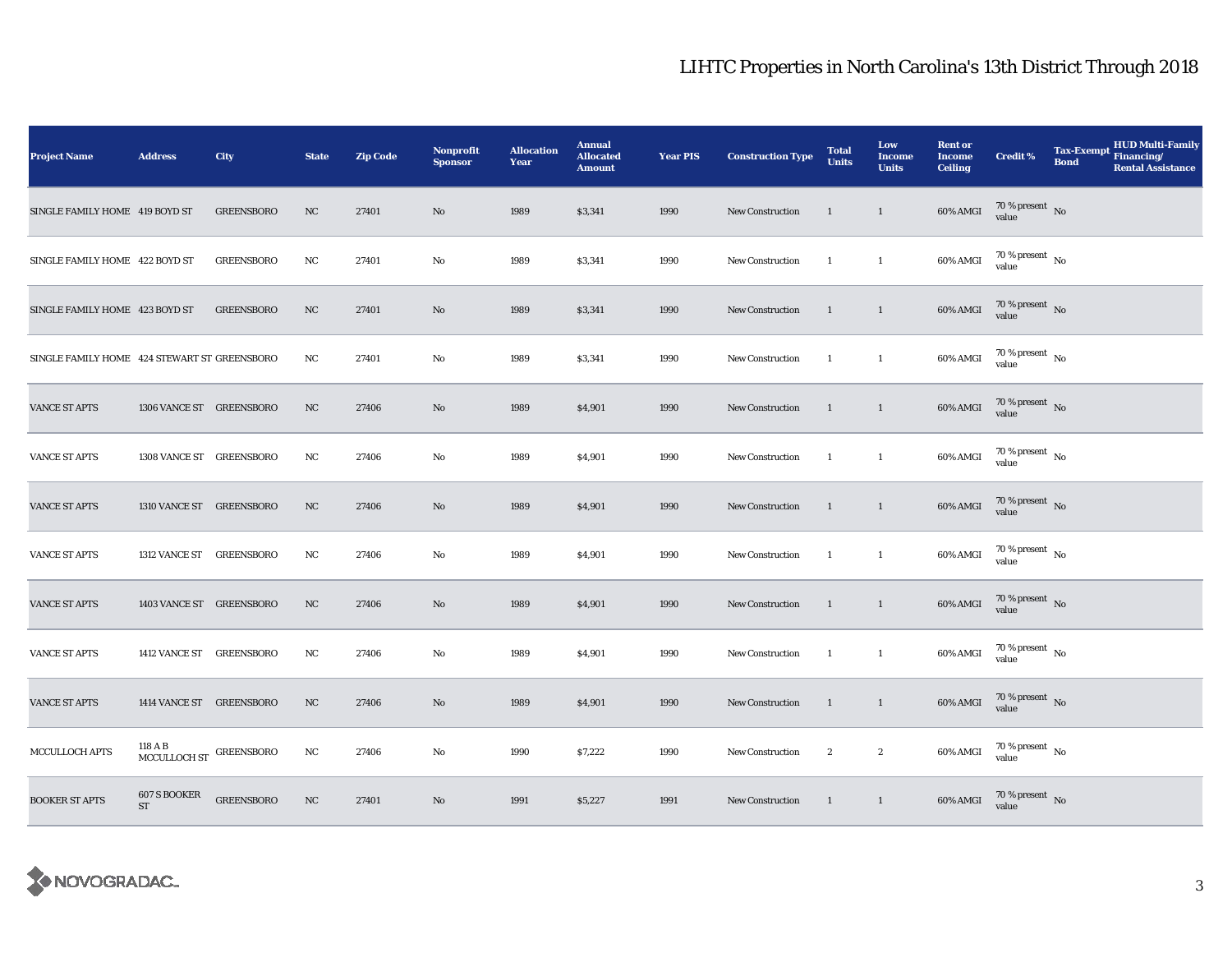| <b>Project Name</b>                                                                                                     | <b>Address</b>                        | City               | <b>State</b> | <b>Zip Code</b> | Nonprofit<br><b>Sponsor</b> | <b>Allocation</b><br>Year | <b>Annual</b><br><b>Allocated</b><br><b>Amount</b> | <b>Year PIS</b> | <b>Construction Type</b> | <b>Total</b><br><b>Units</b> | Low<br><b>Income</b><br><b>Units</b> | <b>Rent or</b><br><b>Income</b><br><b>Ceiling</b> | <b>Credit %</b>                    | <b>HUD Multi-Family</b><br>Tax-Exempt Financing/<br><b>Bond</b><br><b>Rental Assistance</b> |
|-------------------------------------------------------------------------------------------------------------------------|---------------------------------------|--------------------|--------------|-----------------|-----------------------------|---------------------------|----------------------------------------------------|-----------------|--------------------------|------------------------------|--------------------------------------|---------------------------------------------------|------------------------------------|---------------------------------------------------------------------------------------------|
| <b>BRAGG STREET APTS</b>                                                                                                | 810 E BRAGG ST GREENSBORO             |                    | NC           | 27406           | No                          | 1990                      | \$14,443                                           | 1991            | <b>New Construction</b>  | $\overline{4}$               | $\overline{4}$                       | 60% AMGI                                          | $70\,\%$ present $\,$ No value     |                                                                                             |
| $\begin{array}{ll} \textbf{GORRELL STREF APTS} & \textbf{444 GORRELL} \\ \textbf{STREET} & \textbf{STREET} \end{array}$ |                                       | ${\tt GREENSBORO}$ | NC           | 27406           | No                          | 1991                      | \$16,762                                           | 1991            | <b>New Construction</b>  | $\overline{4}$               | $\overline{4}$                       | 60% AMGI                                          | $70\%$ present No<br>value         |                                                                                             |
| <b>MARTIN APTS</b>                                                                                                      | 155 SWING<br>DAIRY RD                 | <b>LEXINGTON</b>   | NC           | 27295           | No                          | 1989                      | \$8,465                                            | 1991            | <b>New Construction</b>  | $5\phantom{.0}$              | $5\phantom{.0}$                      |                                                   | 70 % present $\hbox{~No}$<br>value |                                                                                             |
| RICKERT STR APTS                                                                                                        | 921 RICKERT ST STATESVILLE            |                    | NC           | 28677           | No                          | 1989                      | \$4,050                                            | 1991            | <b>New Construction</b>  | $\bf{0}$                     | $\sqrt{2}$                           | $60\%$ AMGI                                       | $70\,\%$ present $\,$ No value     |                                                                                             |
| VANCE ST APTS                                                                                                           | 1305 VANCE ST GREENSBORO              |                    | NC           | 27406           | No                          | 1989                      | \$4,901                                            | 1991            | <b>New Construction</b>  | $\overline{1}$               | $\mathbf{1}$                         | 60% AMGI                                          | $70\,\%$ present $\,$ No value     |                                                                                             |
| <b>VANCE ST APTS</b>                                                                                                    | 1307 VANCE ST GREENSBORO              |                    | NC           | 27406           | No                          | 1989                      | \$4,901                                            | 1991            | <b>New Construction</b>  | $\mathbf{1}$                 | $\mathbf{1}$                         | 60% AMGI                                          | $70$ % present $_{\rm{No}}$        |                                                                                             |
| <b>WALLACE HOUSE I</b>                                                                                                  | 1513 CEDROW<br>DR                     | <b>HIGH POINT</b>  | NC           | 27260           | No                          | 1991                      | \$4,544                                            | 1993            | New Construction         | $\mathbf{1}$                 | $\mathbf{1}$                         | 60% AMGI                                          | $70$ % present $\,$ No value       |                                                                                             |
| <b>WALLACE HOUSE II</b>                                                                                                 | 1601 CEDROW<br>$\mathbf{D}\mathbf{R}$ | <b>HIGH POINT</b>  | $_{\rm NC}$  | 27260           | No                          | 1991                      | \$4,544                                            | 1993            | <b>New Construction</b>  | $\mathbf{1}$                 | $\mathbf{1}$                         | 60% AMGI                                          | $70$ % present $\,$ No value       |                                                                                             |
| PWE 1630 ALICE AVE                                                                                                      | 1630 ALICE AVE GREENSBORO             |                    | NC           | 28406           | No                          | 1992                      | \$4,612                                            | 1993            | New Construction         | $\mathbf{1}$                 | $\mathbf{1}$                         | 60% AMGI                                          | $70$ % present $\,$ No value       |                                                                                             |
| <b>PWN 1621 EASTWOOD 1621 EASTWOOD GREENSBORO</b><br>$\operatorname{AVE}$                                               | AVE                                   |                    | $_{\rm NC}$  | 27406           | No                          | 1992                      | \$4,667                                            | 1993            | <b>New Construction</b>  | $\bf{0}$                     | $\mathbf{1}$                         | 60% AMGI                                          | $70$ % present $\,$ No value       |                                                                                             |
| 1112 OMAHA STREET                                                                                                       | 1112 OMAHA<br><b>STREET</b>           | <b>GREENSBORO</b>  | NC           | 27401           | No                          | 1994                      | \$5,277                                            | 1994            | <b>New Construction</b>  | -1                           | $\mathbf{1}$                         | 60% AMGI                                          | $70\,\%$ present $\,$ No value     |                                                                                             |
| 1116 MARTIN ST                                                                                                          | 1116 MARTIN ST GREENSBORO             |                    | NC           | 27406           | No                          | 1994                      | \$4,795                                            | 1994            | New Construction         | $\overline{1}$               | $\overline{1}$                       | 60% AMGI                                          | $70$ % present $\,$ No value       |                                                                                             |
| 734 S SCIENTIFIC ST                                                                                                     | 734 S<br>SCIENTIFIC ST                | HIGH POINT         | NC           | 27260           | No                          | 1994                      | \$4,790                                            | 1994            | <b>New Construction</b>  | -1                           | $\mathbf{1}$                         | 60% AMGI                                          | $70$ % present $$\rm{No}$$ value   |                                                                                             |

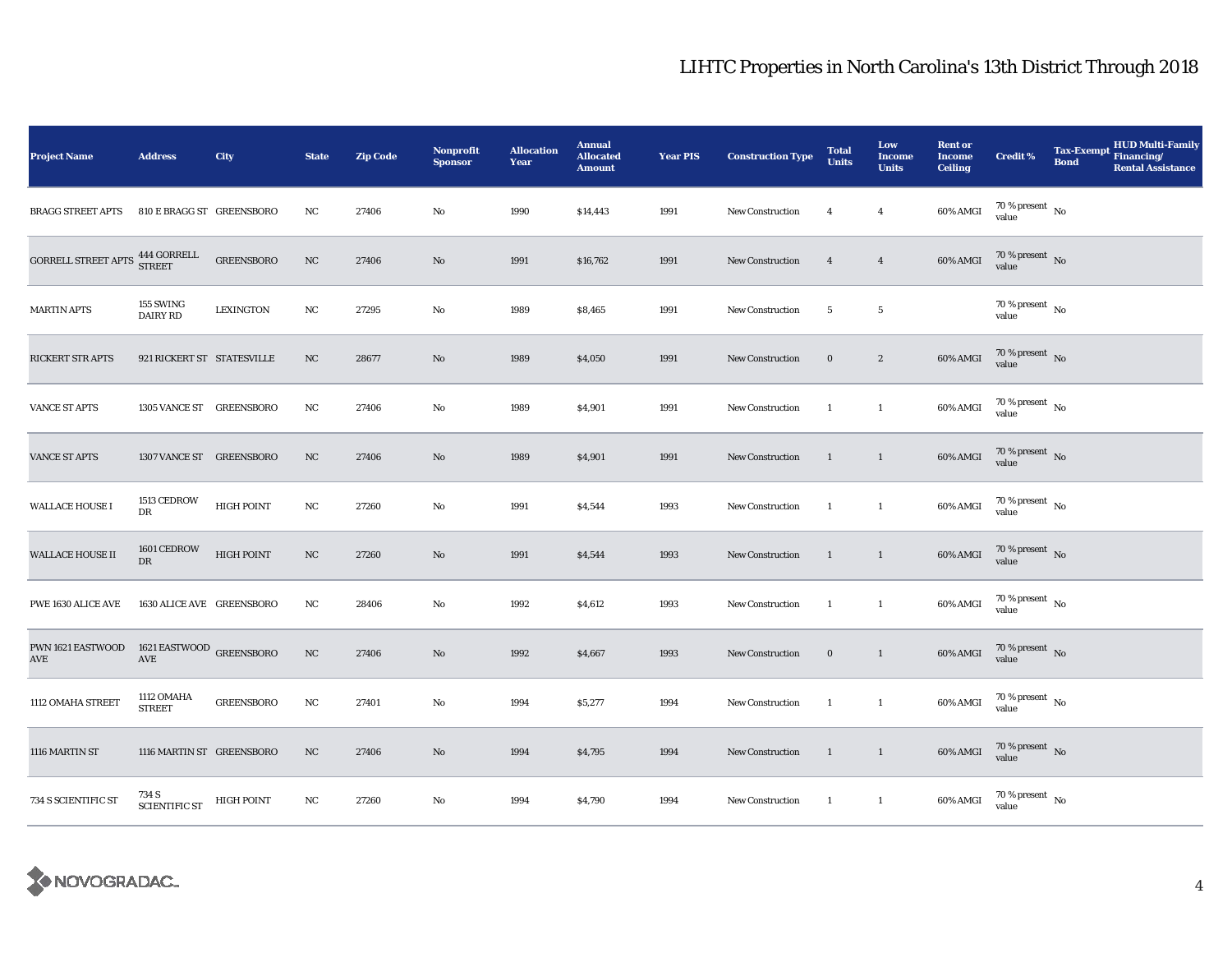| <b>Project Name</b>                          | <b>Address</b>                                  | <b>City</b>        | <b>State</b> | <b>Zip Code</b> | Nonprofit<br><b>Sponsor</b> | <b>Allocation</b><br>Year | <b>Annual</b><br><b>Allocated</b><br><b>Amount</b> | <b>Year PIS</b> | <b>Construction Type</b> | <b>Total</b><br><b>Units</b> | Low<br><b>Income</b><br><b>Units</b> | <b>Rent or</b><br><b>Income</b><br><b>Ceiling</b> | <b>Credit %</b>                        | <b>HUD Multi-Family</b><br><b>Tax-Exempt</b><br>Financing/<br><b>Bond</b><br><b>Rental Assistance</b> |
|----------------------------------------------|-------------------------------------------------|--------------------|--------------|-----------------|-----------------------------|---------------------------|----------------------------------------------------|-----------------|--------------------------|------------------------------|--------------------------------------|---------------------------------------------------|----------------------------------------|-------------------------------------------------------------------------------------------------------|
| 736 S SCIENTIFIC ST                          | 736 S<br><b>SCIENTIFIC ST</b>                   | <b>HIGH POINT</b>  | NC           | 27260           | $\mathbf{N}\mathbf{o}$      | 1994                      | \$4,863                                            | 1994            | New Construction         | $\mathbf{1}$                 | $\mathbf{1}$                         | 60% AMGI                                          | $70\,\%$ present $\,$ No value         |                                                                                                       |
| 907 TUSCALOOSA ST                            | 907<br>TUSCALOOSA<br><b>STREET</b>              | <b>GREENSBORO</b>  | NC           | 27406           | No                          | 1994                      | \$4,802                                            | 1994            | <b>New Construction</b>  | -1                           | $\mathbf{1}$                         | 60% AMGI                                          | $70\,\%$ present $\,$ No $\,$<br>value |                                                                                                       |
| <b>BOOKER ST APTS</b>                        | 607 BOOKER ST GREENSBORO                        |                    | NC           | 27401           | $\mathbf{N}\mathbf{o}$      | 1991                      | \$5,227                                            | 1991            | New Construction         | $\mathbf{1}$                 | $\mathbf{1}$                         | 60% AMGI                                          | $70\,\%$ present $\,$ No value         |                                                                                                       |
| <b>BRAGG STREET APTS</b>                     | $810$ A B C D EAST $$\sf{G}$ REENSBORO BRAGG ST |                    | NC           | 27406           | $\mathbf{No}$               | 1990                      | \$14,443                                           | 1991            | <b>New Construction</b>  | $\overline{4}$               | $\overline{4}$                       | 60% AMGI                                          | 70 % present $\hbox{~No}$<br>value     |                                                                                                       |
| <b>TEAMWORK FOR</b><br><b>HOUSING</b>        | 1024 BLAIR ST THOMASVILLE                       |                    | $_{\rm NC}$  | 27360           | No                          | 1990                      | \$49,575                                           | 1991            | <b>New Construction</b>  | 19                           | 19                                   | 60% AMGI                                          | $70\,\%$ present $\,$ No $\,$<br>value |                                                                                                       |
| 1405 BROWN BLVD                              | <b>1405 BROWN</b><br><b>BLVD</b>                | <b>GREENSBORO</b>  | NC           | 27401           | $\mathbf{No}$               | 1991                      | \$4,434                                            | 1992            | New Construction         | -1                           | $\mathbf{1}$                         | 60% AMGI                                          | $70\,\%$ present $\,$ No value         |                                                                                                       |
| 2915 LIBERTY RD                              | 2915 LIBERTY<br>RD                              | <b>GREENSBORO</b>  | $_{\rm NC}$  | 27406           | $\mathbf{N}\mathbf{o}$      | 1991                      | \$4,555                                            | 1992            | New Construction         | $\mathbf{1}$                 | $\mathbf{1}$                         | 60% AMGI                                          | $70\,\%$ present $\,$ No value         |                                                                                                       |
| <b>ALLEN STREET</b>                          | 1701 ALLEN ST                                   | <b>GREENSBORO</b>  | NC           | 27406           | No                          | 1992                      | \$4,395                                            | 1992            | New Construction         | 1                            | $\mathbf{1}$                         | 60% AMGI                                          | $70\,\%$ present $\,$ No value         |                                                                                                       |
| <b>BROWN BLVD APTS</b>                       | <b>1403 BROWN</b><br><b>BLVD</b>                | <b>GREENSBORO</b>  | NC           | 27401           | No                          | 1991                      | \$4,434                                            | 1992            | New Construction         | $\bf{0}$                     | $\mathbf{1}$                         | 60% AMGI                                          | $70$ % present $\,$ No $\,$<br>value   |                                                                                                       |
| KINGS GRANT COURT                            | 495 SIGNAL<br><b>HILL DRIVE</b>                 | <b>STATESVILLE</b> | NC           | 28687           | No                          | 1990                      | \$152,217                                          | 1992            | New Construction         | 36                           | 36                                   | 60% AMGI                                          | $70$ % present $\,$ No $\,$<br>value   |                                                                                                       |
| <b>LEONARD RENTAL</b><br><b>UNIT</b>         | 232 GORDON ST HIGH POINT                        |                    | NC           | 27260           | No                          | 1991                      | \$5,056                                            | 1992            | <b>New Construction</b>  | 1                            | $\mathbf{1}$                         | 60% AMGI                                          | 70 % present $\hbox{~No}$<br>value     |                                                                                                       |
| <b>MCLOUIS CLAYTON</b><br><b>RENTAL UNIT</b> | 236 GORDON ST HIGH POINT                        |                    | NC           | 27260           | No                          | 1991                      | \$5,068                                            | 1992            | New Construction         | $\mathbf{1}$                 | $\mathbf{1}$                         | 60% AMGI                                          | $70\,\%$ present $\,$ No value         |                                                                                                       |
| MORGAN PLACE APTS 217 MORGAN PL HIGH POINT   |                                                 |                    | NC           | 27260           | $\mathbf{No}$               | 1991                      | \$4,948                                            | 1992            | New Construction         | $\mathbf{1}$                 | $\mathbf{1}$                         | 60% AMGI                                          | $70\,\%$ present $\,$ No value         |                                                                                                       |

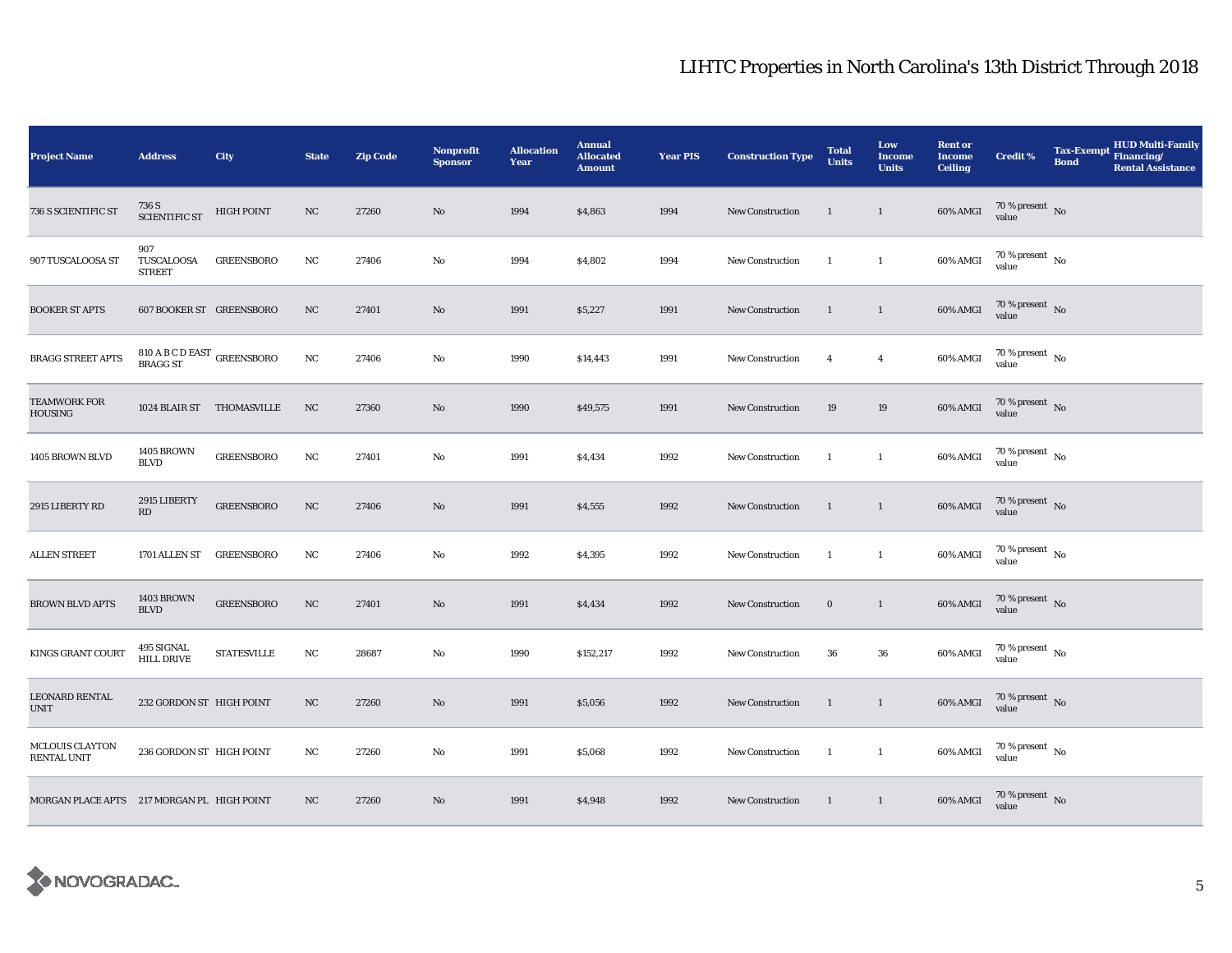| <b>Project Name</b>                                                            | <b>Address</b>                                | City               | <b>State</b>     | <b>Zip Code</b> | <b>Nonprofit</b><br><b>Sponsor</b> | <b>Allocation</b><br>Year | <b>Annual</b><br><b>Allocated</b><br><b>Amount</b> | <b>Year PIS</b> | <b>Construction Type</b> | <b>Total</b><br><b>Units</b> | Low<br><b>Income</b><br><b>Units</b> | <b>Rent or</b><br><b>Income</b><br><b>Ceiling</b> | <b>Credit %</b>                             | <b>Tax-Exempt</b><br><b>Bond</b> | <b>HUD Multi-Family</b><br>Financing/<br><b>Rental Assistance</b> |
|--------------------------------------------------------------------------------|-----------------------------------------------|--------------------|------------------|-----------------|------------------------------------|---------------------------|----------------------------------------------------|-----------------|--------------------------|------------------------------|--------------------------------------|---------------------------------------------------|---------------------------------------------|----------------------------------|-------------------------------------------------------------------|
| <b>RESIDENCE</b>                                                               | 2907 LIBERTY<br>ROAD                          | <b>GREENSBORO</b>  | NC               | 27406           | No                                 | 1992                      | \$4,487                                            | 1992            | New Construction         | $\mathbf{1}$                 | $\mathbf{1}$                         | <b>50% AMGI</b>                                   | 70 % present $\hbox{~No}$<br>value          |                                  |                                                                   |
| <b>RESIDENCE</b>                                                               | 4707 FOREST<br>VILLAGE DR                     | <b>GREENSBORO</b>  | $_{\mathrm{NC}}$ | 27406           | $\mathbf{No}$                      | 1992                      | \$4,523                                            | 1992            | <b>New Construction</b>  | $\mathbf{1}$                 | $\mathbf{1}$                         | <b>50% AMGI</b>                                   | $70\,\%$ present $\,$ No $\,$<br>value      |                                  |                                                                   |
| ROBERT MILLS RENTAL 234 GORDON<br>UNIT                                         | <b>STREET</b>                                 | <b>HIGH POINT</b>  | NC               | 27260           | No                                 | 1991                      | \$5,054                                            | 1992            | New Construction         | $\mathbf{1}$                 | $\mathbf{1}$                         | 60% AMGI                                          | $70\,\%$ present $\,$ No value              |                                  |                                                                   |
| MULBERRY SCHOOL<br><b>APARTMENTS</b>                                           | 501 SOUTH<br><b>MULBERRY</b><br><b>STREET</b> | <b>STATESVILLE</b> | NC               | 28677           | $\mathbf{No}$                      | 2005                      | \$321,438                                          | 2007            | Acquisition and Rehab 31 |                              | 31                                   | $60\%$ AMGI                                       | 70 % present $\hbox{~No}$<br>value          |                                  |                                                                   |
| SPRING VALLEY<br>APARTMENTS                                                    | 509 EAST<br>COMMERCE<br><b>AVENUE</b>         | <b>HIGH POINT</b>  | NC               | 27260           | No                                 | 2006                      | \$620,546                                          | 2008            | Acquisition and Rehab 79 |                              | 79                                   | 60% AMGI                                          | <b>Both 30%</b><br>and 70%<br>present value | No                               |                                                                   |
| <b>BERRYMAN SQUARE</b>                                                         | $200\, {\rm BERRYMAN}$ GREENSBORO STREET      |                    | $_{\mathrm{NC}}$ | 27405           | $\mathbf{No}$                      | 1993                      | \$126,487                                          | 1994            | Acquisition and Rehab 44 |                              | 44                                   | 60% AMGI                                          | $30\,\%$ present $\,$ No value              |                                  |                                                                   |
| <b>LENWOOD WARD</b><br>RENTAL UNIT                                             | 732 S<br><b>SCIENTIFIC ST</b>                 | <b>HIGH POINT</b>  | NC               | 27260           | $\mathbf{No}$                      | 1994                      | \$4,914                                            | 1994            | <b>New Construction</b>  | $\bf{0}$                     | $\mathbf{1}$                         | 60% AMGI                                          | $70\,\%$ present $\,$ No value              |                                  |                                                                   |
| 1116 MARTIN STREET                                                             | 1116 MARTIN<br><b>STREET</b>                  | <b>GREENSBORO</b>  | $_{\rm NC}$      | 27401           | No                                 | 1994                      | \$4,795                                            | 1994            | <b>New Construction</b>  | 1                            | $\mathbf{1}$                         | 60% AMGI                                          | $70\,\%$ present $\,$ No value              |                                  |                                                                   |
| 734 SCIENTIFIC STREET $^{734}$ SCIENTIFIC HIGH POINT                           |                                               |                    | NC               | 27263           | $\mathbf{No}$                      | 1994                      | \$4,790                                            | 1994            | <b>New Construction</b>  | -1                           | $\mathbf{1}$                         | 60% AMGI                                          | $70$ % present $\,$ No $\,$<br>value        |                                  |                                                                   |
| 736 SCIENTIFIC STREET $\frac{736 \text{ SCIENTIFIC}}{\text{STREF}}$ HIGH POINT |                                               |                    | $_{\mathrm{NC}}$ | 27265           | No                                 | 1994                      | \$4,863                                            | 1994            | <b>New Construction</b>  | $\mathbf{1}$                 | $\mathbf{1}$                         | 60% AMGI                                          | $70\,\%$ present $\,$ No value              |                                  |                                                                   |
| PWE LENWOOD WARD 732 SCIENTIFIC HIGH POINT<br>RENTAL UNIT                      | <b>STREET</b>                                 |                    | NC               | 27265           | No                                 | 1994                      | \$4,914                                            | 1994            | <b>New Construction</b>  | $\bf{0}$                     | $\mathbf{1}$                         | 60% AMGI                                          | 70 % present $\hbox{~No}$<br>value          |                                  |                                                                   |
| 1700 ALICE AVE                                                                 | 1700 ALICE AVE GREENSBORO                     |                    | $_{\rm NC}$      | 27401           | No                                 | 1995                      | \$3,827                                            | 1995            | <b>New Construction</b>  | $\mathbf{1}$                 | $\mathbf{1}$                         | 60% AMGI                                          | $70\,\%$ present $\,$ No value              |                                  |                                                                   |
| 1702 ALICE AVE                                                                 | 1702 ALICE AVE GREENSBORO                     |                    | NC               | 27401           | No                                 | 1995                      | \$3,957                                            | 1995            | <b>New Construction</b>  | -1                           | $\mathbf{1}$                         | 50% AMGI                                          | $70$ % present $\,$ No $\,$<br>value        |                                  |                                                                   |

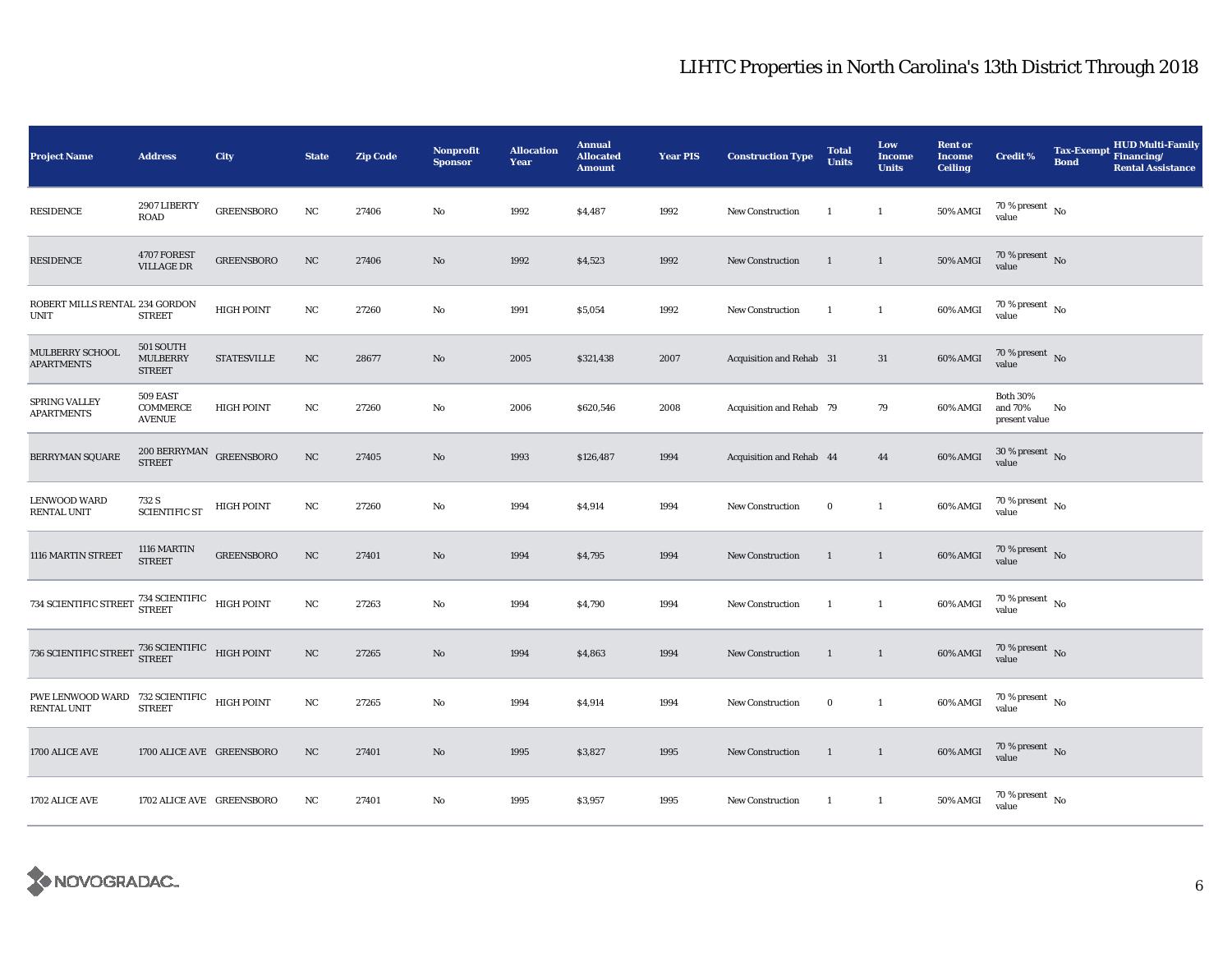| <b>Project Name</b>                                         | <b>Address</b>                                                | City               | <b>State</b>     | <b>Zip Code</b> | Nonprofit<br><b>Sponsor</b> | <b>Allocation</b><br>Year | <b>Annual</b><br><b>Allocated</b><br><b>Amount</b> | <b>Year PIS</b> | <b>Construction Type</b>  | <b>Total</b><br><b>Units</b> | Low<br>Income<br><b>Units</b> | <b>Rent or</b><br><b>Income</b><br><b>Ceiling</b> | <b>Credit %</b>                             | <b>Tax-Exempt</b><br><b>Bond</b> | <b>HUD Multi-Family</b><br>Financing/<br><b>Rental Assistance</b> |
|-------------------------------------------------------------|---------------------------------------------------------------|--------------------|------------------|-----------------|-----------------------------|---------------------------|----------------------------------------------------|-----------------|---------------------------|------------------------------|-------------------------------|---------------------------------------------------|---------------------------------------------|----------------------------------|-------------------------------------------------------------------|
| 2602 & 2604 CENTRAL 2602 CENTRAL<br>AVE                     | AVE                                                           | <b>HIGH POINT</b>  | NC               | 27260           | $\mathbf{No}$               | 1995                      | \$7,468                                            | 1995            | New Construction          | $\boldsymbol{2}$             | $\boldsymbol{2}$              | 60% AMGI                                          | $70\,\%$ present $\,$ No value              |                                  |                                                                   |
| 2609 & 2611 CENTRAL<br><b>AVENUE</b>                        | 2609 CENTRAL<br>AVE                                           | <b>HIGH POINT</b>  | NC               | 27260           | No                          | 1995                      | \$7,174                                            | 1995            | <b>New Construction</b>   | $\boldsymbol{2}$             | $\boldsymbol{2}$              | 60% AMGI                                          | $70$ % present $\,$ No $\,$<br>value        |                                  |                                                                   |
| <b>FOREST PARK</b><br><b>GARDENS PHASE I</b>                | $1321\ \mbox{FOREST} \hspace{1.5cm}$ STATESVILLE PARK TERRACE |                    | NC               | 28677           | No                          | 1994                      | \$170,254                                          | 1996            | New Construction          | 40                           | 40                            | 60% AMGI                                          | $70\,\%$ present $${\rm No}$$ value         |                                  |                                                                   |
| <b>LAURELWOOD PARK</b><br>APTS                              | 1300 BURTON<br><b>AVENUE</b>                                  | <b>HIGH POINT</b>  | NC               | 27260           | No                          | 1995                      | \$544,496                                          | 1996            | New Construction          | 100                          | 100                           | 60% AMGI                                          | $70$ % present $\,$ No $\,$<br>value        |                                  |                                                                   |
| RAYMOND S. KING<br><b>APTS</b>                              | 1004 F JOHN<br><b>DIMREY DRIVE</b>                            | <b>GREENSBORO</b>  | NC               | 27405           | No                          | 1994                      | \$88,303                                           | 1996            | Acquisition and Rehab 24  |                              | 23                            | 60% AMGI                                          | <b>Both 30%</b><br>and 70%<br>present value | No                               |                                                                   |
| 1414 + 1418 CEDROW<br>AVE                                   | 1414 1418<br><b>CEDROW AVE</b>                                | <b>HIGH POINT</b>  | NC               | 27260           | No                          | 1996                      | \$10,226                                           | 1996            | <b>New Construction</b>   | $\boldsymbol{2}$             | $\boldsymbol{2}$              | 60% AMGI                                          | 70 % present $\hbox{~No}$<br>value          |                                  |                                                                   |
| <b>WESTRIDGE PLACE</b>                                      | 100 DONNER<br><b>DRIVE</b>                                    | <b>SALISBURY</b>   | NC               | 28147           | No                          | 2006                      | \$467,799                                          | 2008            | <b>New Construction</b>   | 60                           | 60                            | 60% AMGI                                          | $70\,\%$ present $\,$ No value              |                                  |                                                                   |
| <b>PARKSIDE</b><br><b>APARTMENTS</b>                        | 306 O'CONNOR<br><b>STREET</b>                                 | <b>GREENSBORO</b>  | $_{\rm NC}$      | 27401           | No                          | 2007                      | \$603,500                                          | 2009            | Acquisition and Rehab 71  |                              | 71                            | 60% AMGI                                          | $70\,\%$ present $\,$ No value              |                                  |                                                                   |
| <b>CHURCHVIEW FARM</b>                                      | $2200\,{\rm SHEPHERD}$ GREENSBORO WATCH COURT                 |                    | NC               | 27403           | No                          | 2008                      | $\$0$                                              | 2010            | New Construction          | 68                           | 68                            | 60% AMGI                                          | 70 % present No<br>value                    |                                  |                                                                   |
| <b>CURLIN COMMONS</b>                                       | $276$ OVERHEAD $\,$ MOORESVILLE BRIDGE ROAD                   |                    | $_{\rm NC}$      | 28115           | No                          | 2008                      | \$488,298                                          | 2010            | <b>New Construction</b>   | 40                           | 40                            | 60% AMGI                                          | $70$ % present $\,$ No $\,$<br>value        |                                  |                                                                   |
| <b>GREYLIN RIDGE</b><br><b>APARTMENTS</b>                   | 118 GREYLIN<br><b>LOOP</b>                                    | <b>STATESVILLE</b> | NC               | 28625           | No                          | 2008                      | \$719,638                                          | 2010            | New Construction          | 80                           | 80                            | 60% AMGI                                          | $70\,\%$ present $\,$ No value              |                                  |                                                                   |
| <b>ROWAN POINTE</b>                                         | $127\,\rm WILLHAVEN$ MOCKSVILLE DRIVE                         |                    | NC               | 27028           | No                          | 2007                      | $\$0$                                              | 2010            | <b>New Construction</b>   | 60                           | 60                            | 60% AMGI                                          | $70\,\%$ present $\,$ No value              |                                  |                                                                   |
| THE OAKS AT SILVER RI $^{2900\, \rm E\,KIVETT}_{\rm DRIVE}$ |                                                               | <b>HIGH POINT</b>  | $_{\mathrm{NC}}$ | 27260           | $\rm No$                    | 2008                      | \$0                                                | 2011            | Acquisition and Rehab 100 |                              | 100                           | 60% AMGI                                          | $30\,\%$ present $\,$ No value              |                                  |                                                                   |

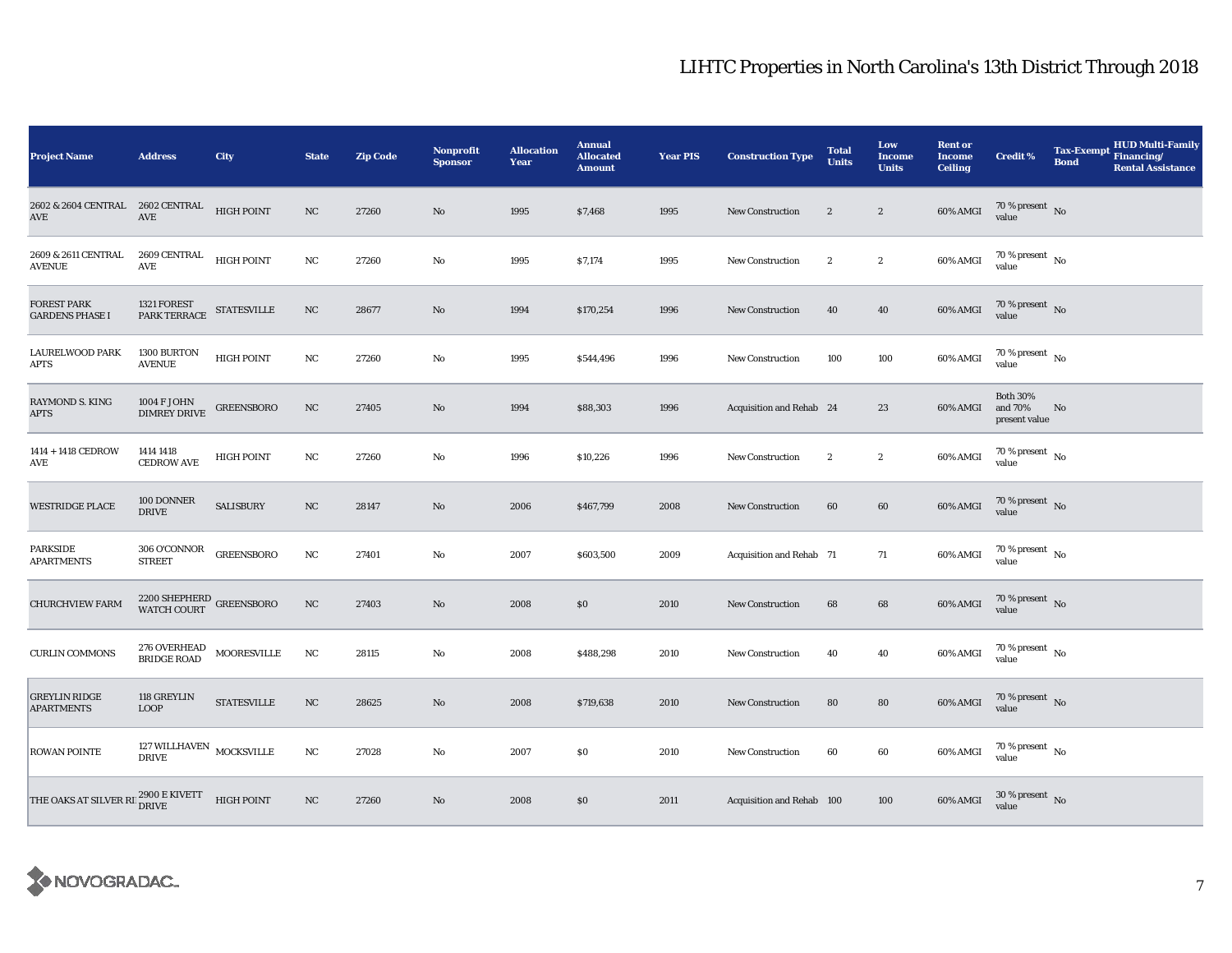| Project Name                                                                                                                                                      | <b>Address</b>                     | City              | <b>State</b> | <b>Zip Code</b> | <b>Nonprofit</b><br><b>Sponsor</b> | <b>Allocation</b><br>Year | <b>Annual</b><br><b>Allocated</b><br><b>Amount</b> | <b>Year PIS</b> | <b>Construction Type</b> | <b>Total</b><br><b>Units</b> | Low<br>Income<br><b>Units</b> | <b>Rent or</b><br><b>Income</b><br><b>Ceiling</b> | <b>Credit %</b>                        | <b>Tax-Exempt</b><br><b>Bond</b> | <b>HUD Multi-Family</b><br>Financing/<br><b>Rental Assistance</b> |
|-------------------------------------------------------------------------------------------------------------------------------------------------------------------|------------------------------------|-------------------|--------------|-----------------|------------------------------------|---------------------------|----------------------------------------------------|-----------------|--------------------------|------------------------------|-------------------------------|---------------------------------------------------|----------------------------------------|----------------------------------|-------------------------------------------------------------------|
| <b>SHERATON TOWERS</b>                                                                                                                                            | 400 NORTH<br><b>MAIN STREET</b>    | <b>HIGH POINT</b> | $_{\rm NC}$  | 27260           | $\rm No$                           | 2010                      | \$886,386                                          | 2011            | Acquisition and Rehab 97 |                              | 97                            | 60% AMGI                                          | 70 % present $\hbox{~No}$<br>value     |                                  |                                                                   |
| PARK TERRACE APARTM                                                                                                                                               | 1885 SHARON<br><sup>1</sup> STREET | <b>HIGH POINT</b> | $_{\rm NC}$  | 27260-7699      | $\mathbf{N}\mathbf{o}$             | 2009                      | \$1,164,713                                        | 2011            | <b>New Construction</b>  | 92                           | 92                            | 60% AMGI                                          | $70$ % present $\,$ No $\,$<br>value   |                                  |                                                                   |
| PARK TERRACE                                                                                                                                                      | 885 SHARON<br>CIR                  | <b>HIGH POINT</b> | $_{\rm NC}$  | 27260-7699      | No                                 | 2008                      | \$936,661                                          | 2011            | <b>New Construction</b>  | 80                           | ${\bf 80}$                    | 60% AMGI                                          | $70\,\%$ present $\,$ No value         |                                  |                                                                   |
| 3837 W AVE                                                                                                                                                        | 3837 W AVE                         | <b>GREENSBORO</b> | NC           | 27407           | No                                 | 1995                      | \$3,957                                            | 1995            | <b>New Construction</b>  | 1                            | $\mathbf{1}$                  | 50% AMGI                                          | $70\,\%$ present $\,$ No value         |                                  |                                                                   |
| 3860 GREEN POINT DR                                                                                                                                               | <b>3860 GREEN</b><br>POINT DR      | <b>GREENSBORO</b> | $_{\rm NC}$  | 27407           | No                                 | 1995                      | \$3,827                                            | 1995            | <b>New Construction</b>  | $\mathbf{1}$                 | $\mathbf{1}$                  | 60% AMGI                                          | $70\,\%$ present $\,$ No value         |                                  |                                                                   |
| CENTRAL AVENUE APTS $^{2601}_{\rm{AVE}}$                                                                                                                          |                                    | <b>HIGH POINT</b> | $_{\rm NC}$  | 27260           | No                                 | 1995                      | \$19,624                                           | 1995            | New Construction         | $\overline{4}$               | $7\phantom{.0}$               | 60% AMGI                                          | $70$ % present $\,$ No $\,$<br>value   |                                  |                                                                   |
| CENTRAL STREET APTS $\frac{2613}{15}$ 15 17 19                                                                                                                    |                                    | <b>HIGH POINT</b> | $_{\rm NC}$  | 27260           | $\rm No$                           | 1994                      | \$15,130                                           | 1995            | <b>New Construction</b>  | $\overline{4}$               | $\overline{4}$                | 60% AMGI                                          | $70\,\%$ present $\,$ No value         |                                  |                                                                   |
| 1700 ALICE AVENUE                                                                                                                                                 | 1700 ALICE AVE GREENSBORO          |                   | NC           | 27401           | No                                 | 1995                      | \$3,827                                            | 1995            | New Construction         | 1                            | $\mathbf{1}$                  | 60% AMGI                                          | 70 % present $\,$ No $\,$<br>value     |                                  |                                                                   |
| 1702 ALICE AVENUE                                                                                                                                                 | 1702 ALICE<br><b>AVENUE</b>        | <b>GREENSBORO</b> | $_{\rm NC}$  | 27401           | No                                 | 1995                      | \$3,957                                            | 1995            | <b>New Construction</b>  | $\mathbf{1}$                 | $\mathbf{1}$                  | 50% AMGI                                          | $70\,\%$ present $\,$ No value         |                                  |                                                                   |
| $2602 + 2604 \hspace{0.1cm} \text{CENTRAL A} \setminus \hspace{0.1cm} \begin{array}{l} 2602 \hspace{0.1cm} 2604 \hspace{0.1cm} \\ \text{CENTRAL AVE} \end{array}$ |                                    | <b>HIGH POINT</b> | $_{\rm NC}$  | 27260           | $\rm No$                           | 1995                      | \$7,468                                            | 1995            | <b>New Construction</b>  | $\mathbf{2}$                 | $\boldsymbol{2}$              | 60% AMGI                                          | 70 % present $\hbox{~No}$<br>value     |                                  |                                                                   |
| 3837 WEST AVENUE                                                                                                                                                  | 3837 WEST<br><b>AVENUE</b>         | <b>GREENSBORO</b> | $_{\rm NC}$  | 27407           | No                                 | 1995                      | \$3,957                                            | 1995            | New Construction         | $\overline{1}$               | $\mathbf{1}$                  | 50% AMGI                                          | 70 % present $\hbox{~No}$<br>value     |                                  |                                                                   |
| 3860 GREENPOINT DRIV GREENPOINT                                                                                                                                   | 3860<br><b>DRIVE</b>               | <b>GREENSBORO</b> | NC           | 27407           | $\rm No$                           | 1995                      | \$3,827                                            | 1995            | New Construction         | $\mathbf{1}$                 | $\mathbf{1}$                  | 60% AMGI                                          | $70\,\%$ present $\,$ No value         |                                  |                                                                   |
| PWE 2609 + 2611 CENTR/ CENTRAL                                                                                                                                    | 2609 2611<br><b>AVENUE</b>         | <b>HIGH POINT</b> | NC           | 27260           | No                                 | 1995                      | \$7,174                                            | 1995            | <b>New Construction</b>  | $\boldsymbol{2}$             | $\boldsymbol{2}$              | 60% AMGI                                          | $70\,\%$ present $\,$ No $\,$<br>value |                                  |                                                                   |

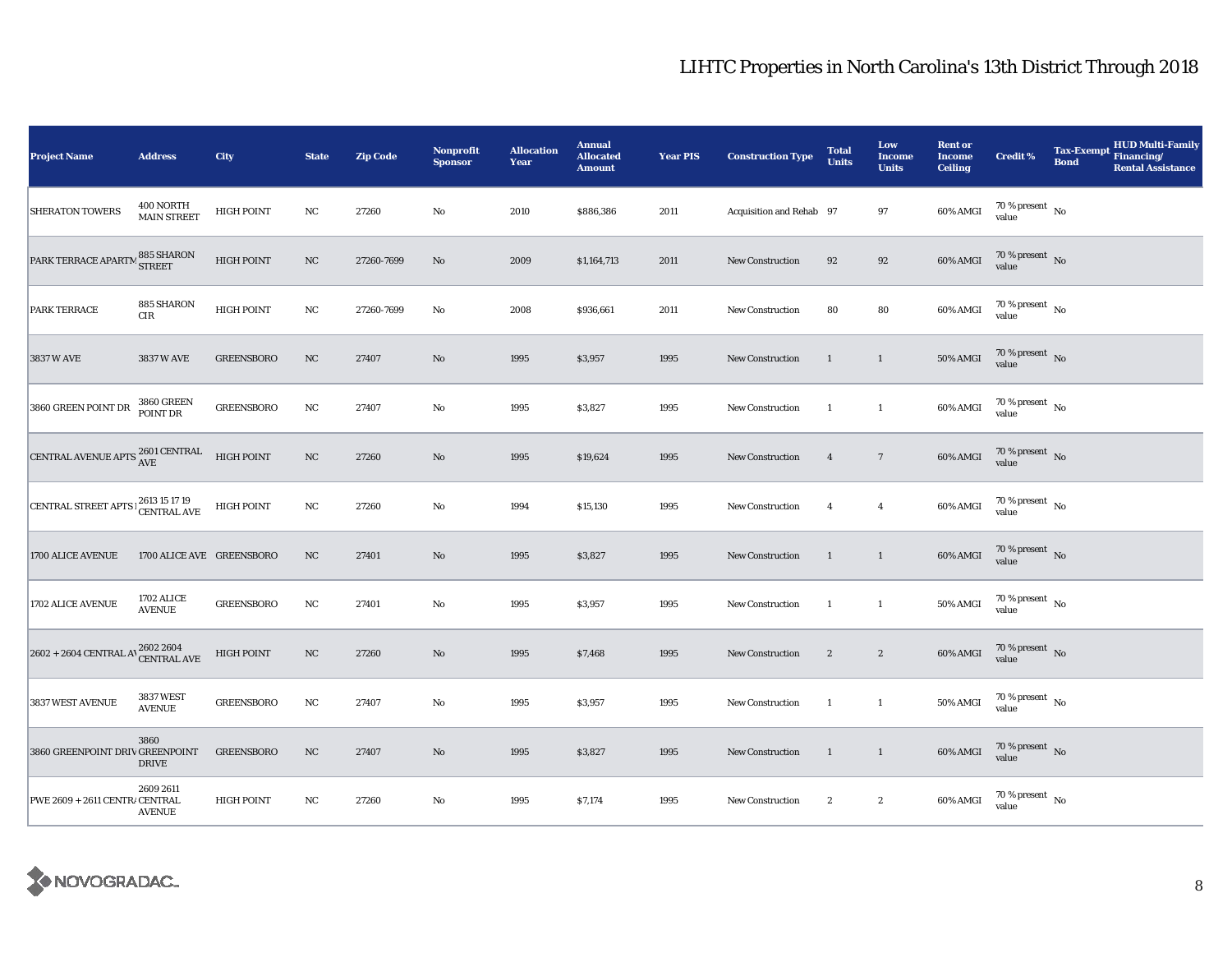| <b>Project Name</b>                                                                                                            | <b>Address</b>                                  | City                       | <b>State</b> | <b>Zip Code</b> | <b>Nonprofit</b><br><b>Sponsor</b> | <b>Allocation</b><br>Year | <b>Annual</b><br><b>Allocated</b><br><b>Amount</b> | <b>Year PIS</b> | <b>Construction Type</b> | <b>Total</b><br><b>Units</b> | Low<br><b>Income</b><br><b>Units</b> | <b>Rent or</b><br><b>Income</b><br><b>Ceiling</b> | <b>Credit %</b>                        | <b>Tax-Exempt</b><br><b>Bond</b> | HUD Multi-Family<br>Financing/<br><b>Rental Assistance</b> |
|--------------------------------------------------------------------------------------------------------------------------------|-------------------------------------------------|----------------------------|--------------|-----------------|------------------------------------|---------------------------|----------------------------------------------------|-----------------|--------------------------|------------------------------|--------------------------------------|---------------------------------------------------|----------------------------------------|----------------------------------|------------------------------------------------------------|
| PWE CENTRAL AVENUE 2601 03 05 07<br>CENTRAL AVE                                                                                |                                                 | HIGH POINT                 | NC           | 27260           | $\rm No$                           | 1995                      | \$19,624                                           | 1995            | New Construction         | $\overline{4}$               | $\overline{4}$                       | 60% AMGI                                          | $70\,\%$ present $\,$ No value         |                                  |                                                            |
| <b>PARKVIEW APTS</b>                                                                                                           | 332 D W<br><b>MCNEELY</b><br><b>AVENUE</b>      | MOORESVILLE                | NC           | 28115           | $\mathbf{No}$                      | 1993                      | \$173,171                                          | 1995            | New Construction         | 43                           | 43                                   | 60% AMGI                                          | 70 % present $\,$ No $\,$<br>value     |                                  |                                                            |
| 1414 & 1418 CEDROW AVI $_{\text{DR}}^{1414}$ CEDROW                                                                            |                                                 | <b>HIGH POINT</b>          | $_{\rm NC}$  | 27260           | $\rm No$                           | 1996                      | \$10,226                                           | 1996            | <b>New Construction</b>  | $\sqrt{2}$                   | $\boldsymbol{2}$                     | 60% AMGI                                          | $70\,\%$ present $\,$ No value         |                                  |                                                            |
| PIEDMONT POINTE                                                                                                                | 195 PIEDMONT<br><b>POINT</b>                    | <b>MOORESVILLE</b>         | $_{\rm NC}$  | 28115           | $\mathbf{No}$                      | 1995                      | \$717,597                                          | 1997            | <b>New Construction</b>  | 144                          | 144                                  | 60% AMGI                                          | $70\,\%$ present $\,$ No value         |                                  |                                                            |
| <b>SOUTHWOODS</b>                                                                                                              | 2307 A<br><b>COLUMBUS</b><br><b>STREET</b>      | <b>GREENSBORO</b>          | NC           | 27406           | No                                 | 1996                      | \$146,767                                          | 1997            | <b>New Construction</b>  | 59                           | ${\bf 59}$                           | 50% AMGI                                          | $70\,\%$ present $\,$ No value         |                                  |                                                            |
| $\boxed{\text{FOREST PARK GARDENS}^{\text{1305 FOREST}}_{\text{PARK TERACE}} \begin{array}{l} \text{STATESVILLE} \end{array}}$ |                                                 |                            | $_{\rm NC}$  | 28677           | No                                 | 1997                      | \$190,122                                          | 1998            | <b>New Construction</b>  | 40                           | 40                                   | <b>50% AMGI</b>                                   | $70\,\%$ present $\,$ No value         |                                  |                                                            |
| <b>STONECREEK APTS</b>                                                                                                         |                                                 | 130 J C CIRCLE MOORESVILLE | $_{\rm NC}$  | 28115           | $\rm No$                           | 1996                      | \$441,500                                          | 1998            | <b>New Construction</b>  | 100                          | 100                                  | 60% AMGI                                          | $70\,\%$ present $\,$ No value         |                                  |                                                            |
| <b>CREEKSIDE AT BELLEMI BELLEMEADE</b>                                                                                         | 2350<br>ST                                      | <b>HIGH POINT</b>          | NC           | 27263           | $\rm No$                           | 1998                      | \$372,277                                          | 1999            | New Construction         | 76                           | 76                                   | 60% AMGI                                          | $70\,\%$ present $\,$ No $\,$<br>value |                                  |                                                            |
| PARTNERSHIP VILLAGE GREENBRIAR                                                                                                 | 131<br><b>ROAD</b>                              | <b>GREENSBORO</b>          | $_{\rm NC}$  | 27407           | No                                 | 1998                      | \$110,889                                          | 1999            | New Construction         | 32                           | $32\,$                               | <b>50% AMGI</b>                                   | $70\,\%$ present $\,$ No value         |                                  |                                                            |
| ST. LEO'S PLACE AT GRE 805 SULLIVAN                                                                                            |                                                 | <b>GREENSBORO</b>          | NC           | 27405           | No                                 | 1998                      | \$230,931                                          | 1999            | <b>New Construction</b>  | 44                           | 44                                   | 60% AMGI                                          | 70 % present $\hbox{~No}$<br>value     |                                  |                                                            |
| THE MEADOWS                                                                                                                    | 101<br>MEADOWVILLE GREENSBORO<br>LANE           |                            | NC           | 27406           | No                                 | 1997                      | \$363,644                                          | 1999            | New Construction         | 72                           | 72                                   | 60% AMGI                                          | $70\,\%$ present $\,$ No value         |                                  |                                                            |
| $\boxed{\text{PARK AVENUE PLACE AF}}^{\text{400}\text{WEST} \text{PARK}}_{\text{AVENUE}}$                                      |                                                 |                            | $_{\rm NC}$  | 28115           | $\rm No$                           | 2011                      | \$71,412                                           | 2012            | Acquisition and Rehab 32 |                              | 32                                   | 60% AMGI                                          | Not<br>Indicated                       | No                               |                                                            |
| <b>ADMIRAL POINTE</b>                                                                                                          | $3725\ \mathrm{ADMIRAL}$ $$\,$ HIGH POINT DRIVE |                            | $_{\rm NC}$  | 27268           | No                                 | 2011                      | \$398,687                                          | 2012            | <b>New Construction</b>  | 54                           | 54                                   | 60% AMGI                                          | $70\,\%$ present $\,$ No value         |                                  |                                                            |

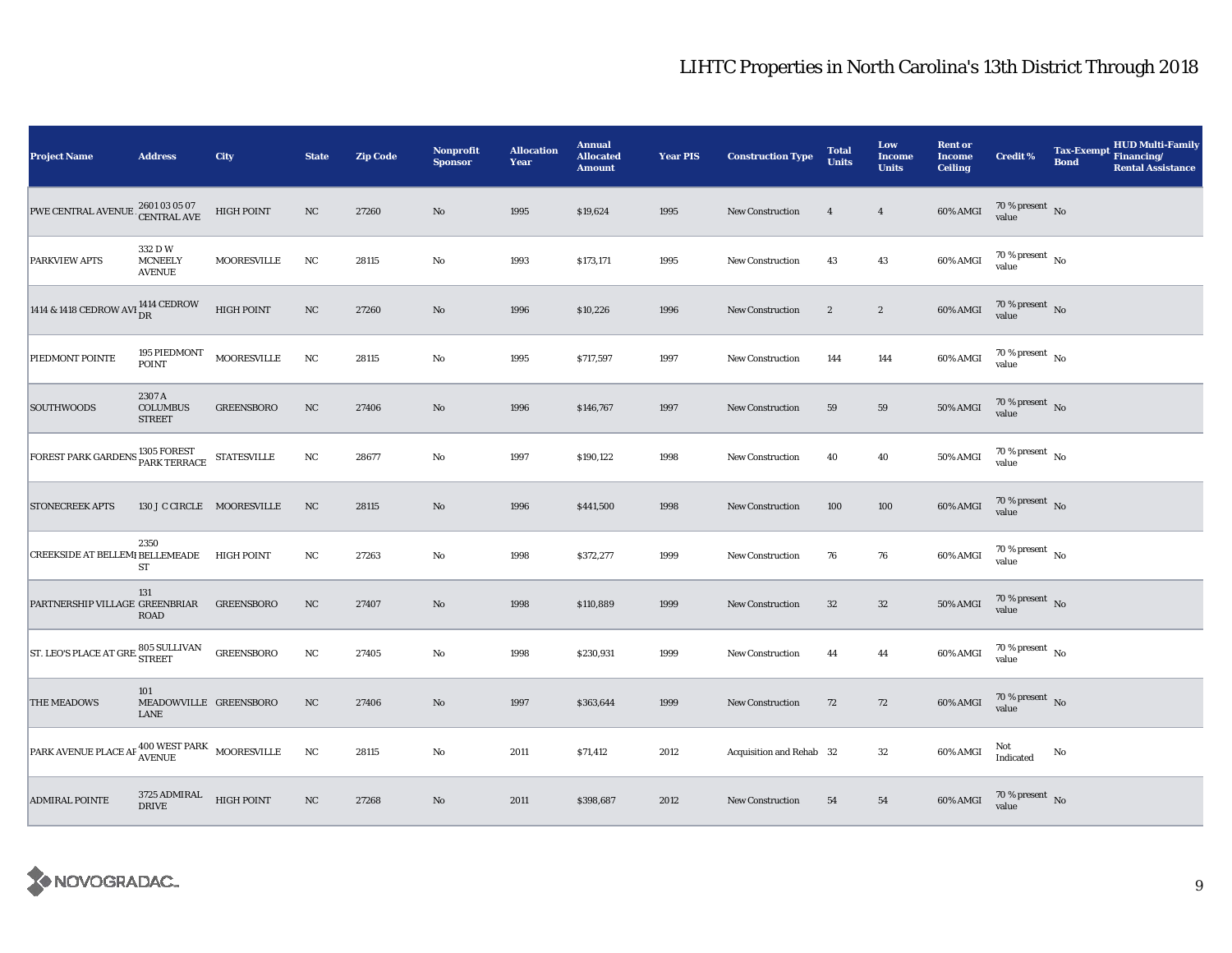| <b>Project Name</b>                                         | <b>Address</b>                               | City              | <b>State</b> | <b>Zip Code</b> | <b>Nonprofit</b><br><b>Sponsor</b> | <b>Allocation</b><br>Year | <b>Annual</b><br><b>Allocated</b><br><b>Amount</b> | <b>Year PIS</b> | <b>Construction Type</b>  | <b>Total</b><br><b>Units</b> | Low<br><b>Income</b><br><b>Units</b> | <b>Rent or</b><br><b>Income</b><br><b>Ceiling</b> | <b>Credit %</b>                             | <b>Tax-Exempt</b><br><b>Bond</b> | <b>HUD Multi-Family</b><br>Financing/<br><b>Rental Assistance</b> |
|-------------------------------------------------------------|----------------------------------------------|-------------------|--------------|-----------------|------------------------------------|---------------------------|----------------------------------------------------|-----------------|---------------------------|------------------------------|--------------------------------------|---------------------------------------------------|---------------------------------------------|----------------------------------|-------------------------------------------------------------------|
| <b>WESTRIDGE VILLAGE</b>                                    | 100 DONNER<br><b>DRIVE</b>                   | <b>SALISBURY</b>  | NC           | 28144           | $\mathbf{No}$                      | 2010                      | \$670,074                                          | 2012            | New Construction          | 48                           | 48                                   | 60% AMGI                                          | 70 % present $\hbox{~No}$<br>value          |                                  |                                                                   |
| HILL TOP TERRACE APA $111$ N CAROLINA LEXINGTON             |                                              |                   | NC           | 27292           | No                                 | 1988                      | \$277,272                                          | 2012            | Acquisition and Rehab 64  |                              | 63                                   | 60% AMGI                                          | <b>Both 30%</b><br>and 70%<br>present value | No                               |                                                                   |
| FOREST HILL APARTME! 900 APEX DRIVE LEXINGTON               |                                              |                   | NC           | 27295           | No                                 | 2012                      | \$777,158                                          | 2013            | <b>New Construction</b>   | 88                           | 88                                   | 60% AMGI                                          | $70\,\%$ present $_{\rm No}$                |                                  |                                                                   |
| THE TERRACE AT ROCK! <b>435 ROCKY</b><br>KNOLL ROAD         |                                              | <b>GREENSBORO</b> | $_{\rm NC}$  | 27406           | $\mathbf{N}\mathbf{o}$             | 2012                      | \$523,493                                          | 2013            | <b>New Construction</b>   | 48                           | 48                                   | 60% AMGI                                          | 70 % present $\hbox{~No}$<br>value          |                                  |                                                                   |
| COOPER CREEK HEIGHT MORNING<br>GLORY CIRCLE                 |                                              | MOCKSVILLE        | $_{\rm NC}$  | 27028           | No                                 | 2012                      | \$490,809                                          | 2014            | <b>New Construction</b>   | 56                           | ${\bf 56}$                           | 60% AMGI                                          | $70\,\%$ present $\,$ No value              |                                  |                                                                   |
| <b>JACKSON SQUARE</b>                                       | 100 JACKSON<br>SQUARE DRIVE                  | <b>LEXINGTON</b>  | NC           | 27295           | No                                 | 2012                      | \$467,949                                          | 2014            | New Construction          | 56                           | 56                                   | 60% AMGI                                          | $70\,\%$ present $\,$ No value              |                                  |                                                                   |
| THE VILLAS AT HOPE CR LINCOLNTON                            | 1314<br><b>ROAD</b>                          | <b>SALISBURY</b>  | NC           | 28147           | $\mathbf{No}$                      | 2012                      | \$456,934                                          | 2014            | <b>New Construction</b>   | 55                           | ${\bf 55}$                           | 60% AMGI                                          | $70$ % present $_{\, \rm No}$<br>value      |                                  |                                                                   |
| <b>STERLING TRACE</b>                                       | 180 EMERSON<br>LANE                          | <b>SALISBURY</b>  | NC           | 28147           | $\mathbf{N}\mathbf{o}$             | 2012                      | \$701,284                                          | 2014            | New Construction          | 80                           | 80                                   | 60% AMGI                                          | $70\,\%$ present $\,$ No $\,$<br>value      |                                  |                                                                   |
| <b>WILLOW POND</b>                                          | 891<br>YADKINVILLE MOCKSVILLE<br><b>ROAD</b> |                   | NC           | 27028           | No                                 | 2012                      | \$399,339                                          | 2014            | <b>New Construction</b>   | 50                           | 50                                   | 60% AMGI                                          | $70\,\%$ present $\,$ No value              |                                  |                                                                   |
| COLONIAL VILLAGE APA 231 D AVENUE SALISBURY                 |                                              |                   | NC           | 28144           | No                                 | 2013                      | \$980,206                                          | 2014            | Acquisition and Rehab 98  |                              | 98                                   | 60% AMGI                                          | $70\,\%$ present $\,$ No value              |                                  |                                                                   |
| SOUTHSIDE APARTMEN <sup>100</sup> FEDERAL                   |                                              | <b>LEXINGTON</b>  | NC           | 27292           | No                                 | 2013                      | \$280,463                                          | 2015            | Acquisition and Rehab 130 |                              | 130                                  | 60% AMGI                                          | Not<br>Indicated                            | No                               |                                                                   |
| HARMONY COURT AND $\binom{1 \text{ JAMAICA}}{\text{DRIVE}}$ |                                              | <b>LEXINGTON</b>  | NC           | 27293           | $\mathbf{N}\mathbf{o}$             | 2013                      | \$363,964                                          | 2015            | Acquisition and Rehab 138 |                              | 138                                  | 60% AMGI                                          | Not<br>Indicated                            | No                               |                                                                   |
| ADDINGTON RIDGE                                             | 3726 ADMIRAL<br><b>DRIVE</b>                 | <b>HIGH POINT</b> | $_{\rm NC}$  | 27265           | $\mathbf{No}$                      | 2013                      | \$543,477                                          | 2015            | <b>New Construction</b>   | 58                           | 58                                   | 60% AMGI                                          | $70$ % present $_{\, \rm No}$<br>value      |                                  |                                                                   |

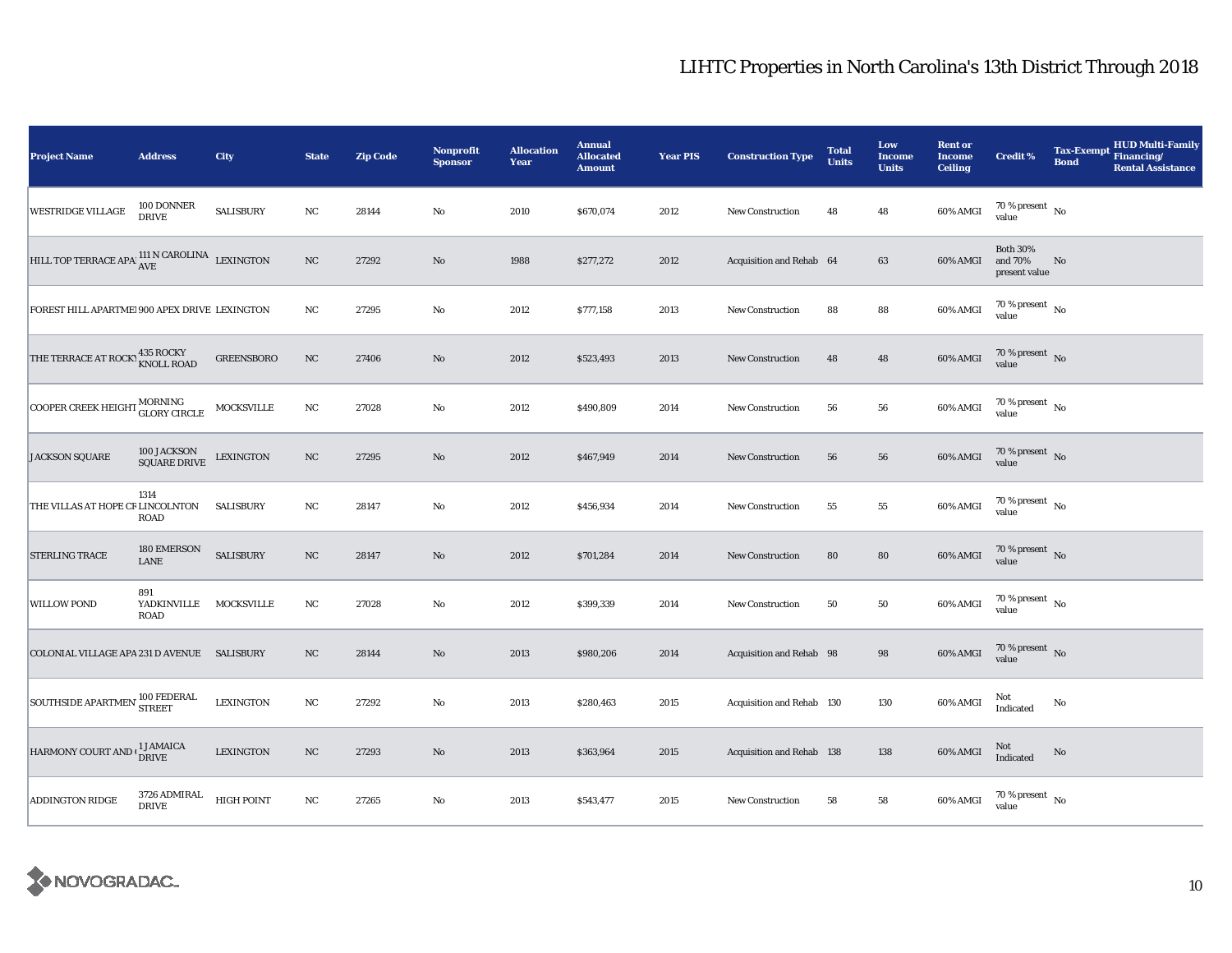| <b>Project Name</b>                                    | <b>Address</b>                                                 | City              | <b>State</b> | <b>Zip Code</b> | <b>Nonprofit</b><br><b>Sponsor</b> | <b>Allocation</b><br>Year | <b>Annual</b><br><b>Allocated</b><br><b>Amount</b> | <b>Year PIS</b> | <b>Construction Type</b> | <b>Total</b><br><b>Units</b> | Low<br>Income<br><b>Units</b> | <b>Rent or</b><br><b>Income</b><br><b>Ceiling</b> | <b>Credit %</b>                             | <b>Tax-Exempt</b><br><b>Bond</b> | HUD Multi-Family<br>Financing/<br><b>Rental Assistance</b> |
|--------------------------------------------------------|----------------------------------------------------------------|-------------------|--------------|-----------------|------------------------------------|---------------------------|----------------------------------------------------|-----------------|--------------------------|------------------------------|-------------------------------|---------------------------------------------------|---------------------------------------------|----------------------------------|------------------------------------------------------------|
| BRENNER CROSSING                                       | $610\ \mathrm{ROY}\ \mathrm{LEAZER}$ SALISBURY<br>AVE          |                   | $_{\rm NC}$  | 28144-3188      | No                                 | 2013                      | \$700,000                                          | 2015            | <b>New Construction</b>  | 80                           | 80                            | 60% AMGI                                          | $70\,\%$ present $\,$ No value              |                                  |                                                            |
| THE VILLAS AT HICKOR' 3305 HICKORY                     |                                                                | WINSTON SALEM NC  |              | 27127           | $\mathbf {No}$                     | 2013                      | \$447,900                                          | 2015            | <b>New Construction</b>  | 56                           | ${\bf 56}$                    | 60% AMGI                                          | $70\,\%$ present $\,$ No $\,$<br>value      |                                  |                                                            |
| <b>LAUREL POINTE</b>                                   | $100$ LAUREL $$\sf SALISBURY$$ POINTE CIRCLE $$\sf SALISBURY$$ |                   | NC           | 28147           | No                                 | 1997                      | \$443,077                                          | 1999            | <b>New Construction</b>  | 100                          | 100                           | 60% AMGI                                          | $70\,\%$ present $\,$ No value              |                                  |                                                            |
| <b>CROSSWINDS APTS</b>                                 | <b>300 LASH DRIVE SALISBURY</b>                                |                   | NC           | 28147           | No                                 | 1998                      | \$183,657                                          | 2000            | <b>New Construction</b>  | 40                           | 40                            | 60% AMGI                                          | $70$ % present $\,$ No $\,$<br>value        |                                  |                                                            |
| FRANKLIN RIDGE APTS                                    | $213\ \mathrm{W}$ HARTLEY HIGH POINT DR                        |                   | $_{\rm NC}$  | 27265           | No                                 | 1998                      | \$253,139                                          | 2000            | New Construction         | 48                           | 48                            | 60% AMGI                                          | 70 % present $\hbox{~No}$<br>value          |                                  |                                                            |
| <b>KINGSGATE SOUTH</b>                                 | 603 H WEST<br><b>TERRELL ST</b>                                | <b>GREENSBORO</b> | $_{\rm NC}$  | 27406           | $\rm No$                           | 1998                      | \$127,207                                          | 2000            | Acquisition and Rehab 36 |                              | 36                            | 60% AMGI                                          | <b>Both 30%</b><br>and 70%<br>present value | No                               |                                                            |
| <b>WINDRUSH APTS</b>                                   | $2101\,\mbox{WINDRUSH}$ STATES<br>VILLE COURT                  |                   | $_{\rm NC}$  | 28625           | No                                 | 1999                      | \$416,639                                          | 2000            | <b>New Construction</b>  | 76                           | 76                            | 60% AMGI                                          | 70 % present $\hbox{~No}$<br>value          |                                  |                                                            |
| <b>WILLOW RIDGE APTS</b>                               | 2031 WILLOW<br><b>ROAD</b>                                     | <b>GREENSBORO</b> | $_{\rm NC}$  | 27406           | $\rm No$                           | 1998                      | \$376,038                                          | 2000            | <b>New Construction</b>  | 76                           | ${\bf 76}$                    | 60% AMGI                                          | $70\,\%$ present $\,$ No value              |                                  |                                                            |
| <b>CAMBRIDGE CREEK</b><br><b>APTS</b>                  | 268 MILLING RD MOCKSVILLE                                      |                   | $_{\rm NC}$  | 27028           | No                                 | 2000                      | \$53,983                                           | 2001            | Acquisition and Rehab 28 |                              | 28                            | <b>50% AMGI</b>                                   | $30\,\%$ present $\,$ No $\,$<br>value      |                                  |                                                            |
| KINGSTON RIDGE APTS 329 OLD<br>LEXINGTON RD            |                                                                | THOMASVILLE       | $_{\rm NC}$  | 27360           | $\mathbf{No}$                      | 1999                      | \$313,433                                          | 2001            | <b>New Construction</b>  | 60                           | 60                            | 60% AMGI                                          | $70\,\%$ present $\,$ No $\,$<br>value      |                                  |                                                            |
| PARTNERSHIP VILLAGE GREENBRIAR                         | 135<br><b>ROAD</b>                                             | <b>GREENSBORO</b> | $_{\rm NC}$  | 27405           | No                                 | 2000                      | \$153,581                                          | 2001            | New Construction         | 24                           | 24                            | 60% AMGI                                          | $70\,\%$ present $\,$ No $\,$<br>value      |                                  |                                                            |
| RICHARDSON HOSPITAI 603 BENBOW RD GREENSBORO           |                                                                |                   | $_{\rm NC}$  | 27401           | $\rm No$                           | 2000                      | \$277,712                                          | 2002            | Acquisition and Rehab 32 |                              | $32\,$                        | 60% AMGI                                          | $30\,\%$ present $\,$ No value              |                                  |                                                            |
| RICHARDSON VILLAGE $^{600\, {\rm DEWITT}}_{\rm STREF}$ |                                                                | <b>GREENSBORO</b> | $_{\rm NC}$  | 27401           | No                                 | 2000                      | \$107,757                                          | 2002            | Acquisition and Rehab 24 |                              | 24                            | 60% AMGI                                          | $30\,\%$ present $\,$ No value              |                                  |                                                            |

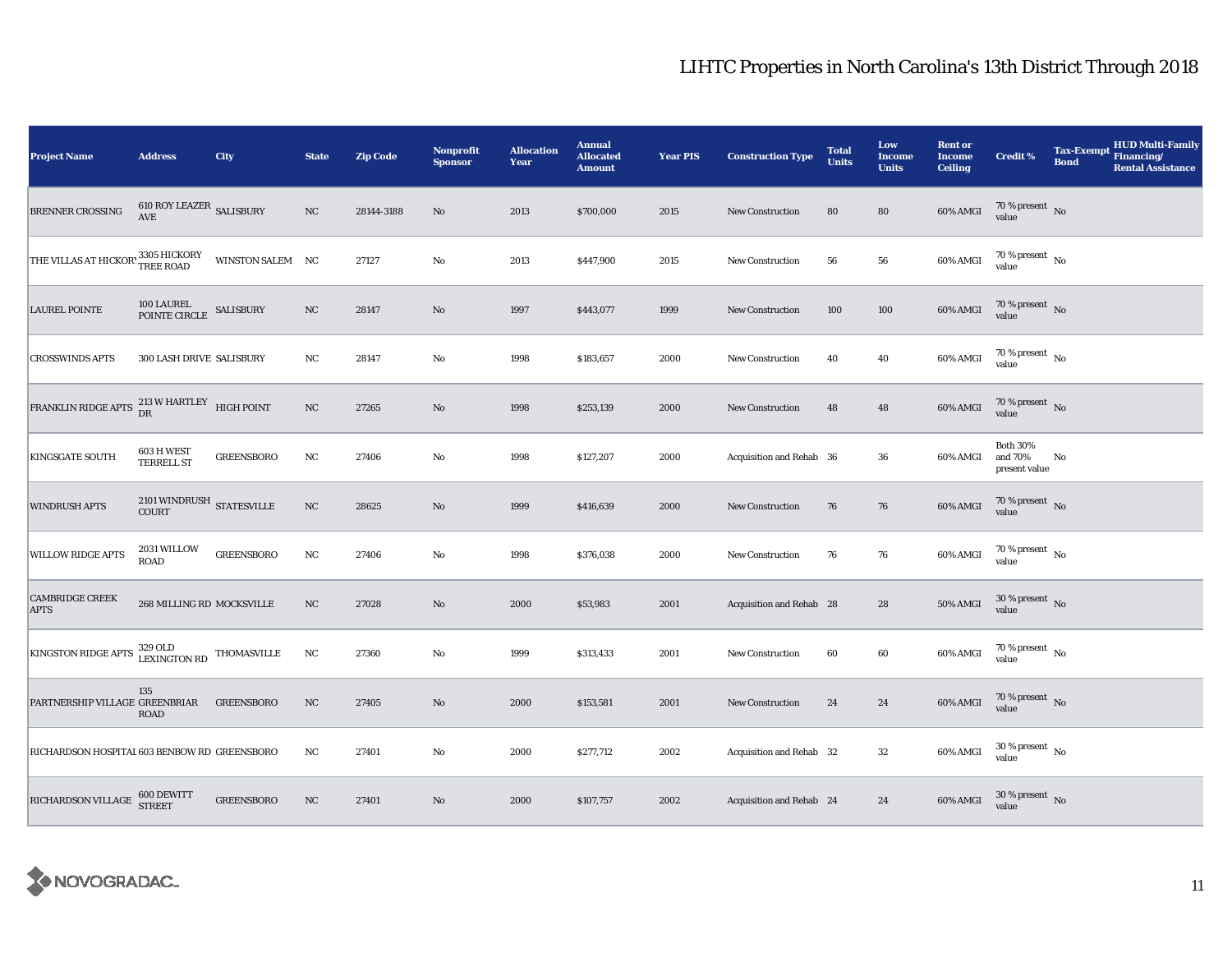| <b>Project Name</b>                                                                                                              | <b>Address</b>                                                     | City               | <b>State</b> | <b>Zip Code</b> | Nonprofit<br><b>Sponsor</b> | <b>Allocation</b><br>Year | <b>Annual</b><br><b>Allocated</b><br><b>Amount</b> | <b>Year PIS</b> | <b>Construction Type</b> | <b>Total</b><br><b>Units</b> | Low<br><b>Income</b><br><b>Units</b> | <b>Rent or</b><br><b>Income</b><br><b>Ceiling</b> | <b>Credit %</b>                        | <b>Tax-Exempt</b><br><b>Bond</b> | <b>HUD Multi-Family</b><br>Financing/<br><b>Rental Assistance</b> |
|----------------------------------------------------------------------------------------------------------------------------------|--------------------------------------------------------------------|--------------------|--------------|-----------------|-----------------------------|---------------------------|----------------------------------------------------|-----------------|--------------------------|------------------------------|--------------------------------------|---------------------------------------------------|----------------------------------------|----------------------------------|-------------------------------------------------------------------|
| CAMDEN POINTE APART <sup>123</sup> CAMDEN                                                                                        |                                                                    | MOCKSVILLE         | $_{\rm NC}$  | 28028           | $\rm No$                    | 2014                      | \$463,542                                          | 2016            | New Construction         | 60                           | 60                                   | 60% AMGI                                          | 70 % present $\hbox{~No}$<br>value     |                                  |                                                                   |
| <b>CASWYCK TRAIL</b>                                                                                                             | 4400<br>REHOBETH<br><b>CHURCH ROAD</b>                             | <b>GREENSBORO</b>  | $_{\rm NC}$  | 27406           | No                          | 2014                      | \$563,008                                          | 2016            | <b>New Construction</b>  | 72                           | 72                                   | 60% AMGI                                          | $70\%$ present No<br>value             |                                  |                                                                   |
| THE RETREAT AT STA?                                                                                                              | 194 NORTH<br>POINT<br>BOULEVARD<br><b>BUILDING 100</b>             | <b>STATESVILLE</b> | $_{\rm NC}$  | 28625-2731      | No                          | 2014                      | \$547,840                                          | 2016            | New Construction         | 80                           | ${\bf 80}$                           | 60% AMGI                                          | $70\,\%$ present $\,$ No value         |                                  |                                                                   |
| <b>BRENNER CROSSING II</b>                                                                                                       | $610\ {\rm ROY}$ LEAZER $$\sf SALISBURY$$ AVE                      |                    | NC           | 28144-3188      | No                          | 2014                      | \$765,000                                          | 2016            | <b>New Construction</b>  | 90                           | 90                                   | 60% AMGI                                          | $70\,\%$ present $\,$ No value         |                                  |                                                                   |
| <b>PARK TERRACE III</b>                                                                                                          | 885 SHARON<br><b>STREET</b>                                        | <b>HIGH POINT</b>  | $_{\rm NC}$  | 27260           | No                          | 2015                      | \$388,131                                          | 2016            | <b>New Construction</b>  | 78                           | 78                                   | 60% AMGI                                          | $30\,\%$ present $\,$ No value         |                                  |                                                                   |
| <b>SUMNER RIDGE</b>                                                                                                              | 4452 OLD<br>RANDLEMAN<br>RD                                        | <b>GREENSBORO</b>  | NC           | 27406           | No                          | 2015                      | \$650,568                                          | 2017            | New Construction         | 72                           | 72                                   | 60% AMGI                                          | $70\,\%$ present $\,$ No value         |                                  |                                                                   |
| KIRKWOOD CROSSING KIRKWOOD                                                                                                       | 2208<br><b>STREET</b>                                              | <b>HIGH POINT</b>  | NC           | 27262           | No                          | 2015                      | \$659,636                                          | 2017            | <b>New Construction</b>  | 84                           | 84                                   | 60% AMGI                                          | $70$ % present $_{\, \rm No}$<br>value |                                  |                                                                   |
| $\boxed{\textrm{GOLD HILL APARTMENT}}\begin{matrix} 411\ \textrm{GOLD HILL} & \textrm{SALISBURY} \\ \textrm{DRIVE} \end{matrix}$ |                                                                    |                    | NC           | 28146           | No                          | 2016                      | \$0                                                | 2018            | New Construction         | 80                           | 80                                   | 60% AMGI                                          | Not<br>Indicated                       | No                               |                                                                   |
| <b>HARTLEY RIDGE</b>                                                                                                             | $700\,\mathrm{W}\,\mathrm{HARTLEY}\,\,$ HIGH POINT<br><b>DRIVE</b> |                    | $_{\rm NC}$  | 27265           | $\rm No$                    | 2016                      | \$662,047                                          | 2018            | <b>New Construction</b>  | 84                           | 84                                   | 60% AMGI                                          | 70 % present<br>value                  |                                  | $\rm No$                                                          |
| RYAN RIDGE APARTMEN REHOBETH                                                                                                     | 4410 4412<br><b>CHURCH RD</b>                                      | <b>GREENSBORO</b>  | $_{\rm NC}$  | 27406           | $\rm No$                    | 2016                      | \$0                                                | 2018            | New Construction         | 60                           | 60                                   | 60% AMGI                                          | Not<br>Indicated                       | No                               |                                                                   |
| SMITH CREEK APARTME 260 SHADY                                                                                                    |                                                                    | <b>BERMUDA RUN</b> | $_{\rm NC}$  | 27006           | No                          | 2016                      | \$564,088                                          | 2018            | New Construction         | 80                           | 80                                   | 60% AMGI                                          | $70\,\%$ present $\,$ No value         |                                  |                                                                   |
| CASCADE GARDEN APAR <sup>707</sup> CASCADE                                                                                       |                                                                    | MOORESVILLE        | NC           | 28115           | No                          | 2017                      | \$0                                                | 2019            | <b>New Construction</b>  | $\bf{0}$                     | 68                                   | 60% AMGI                                          | Not<br>Indicated                       |                                  | $\rm No$                                                          |
| <b>ELMSLEY TRAIL</b>                                                                                                             | 518 522<br>KALLAMDALE GREENSBORO<br>RD                             |                    | NC           | 27406           | No                          | 2017                      | \$0                                                | 2019            | <b>New Construction</b>  | $\bf{0}$                     | 60                                   | 60% AMGI                                          | Not<br>Indicated                       |                                  | No                                                                |

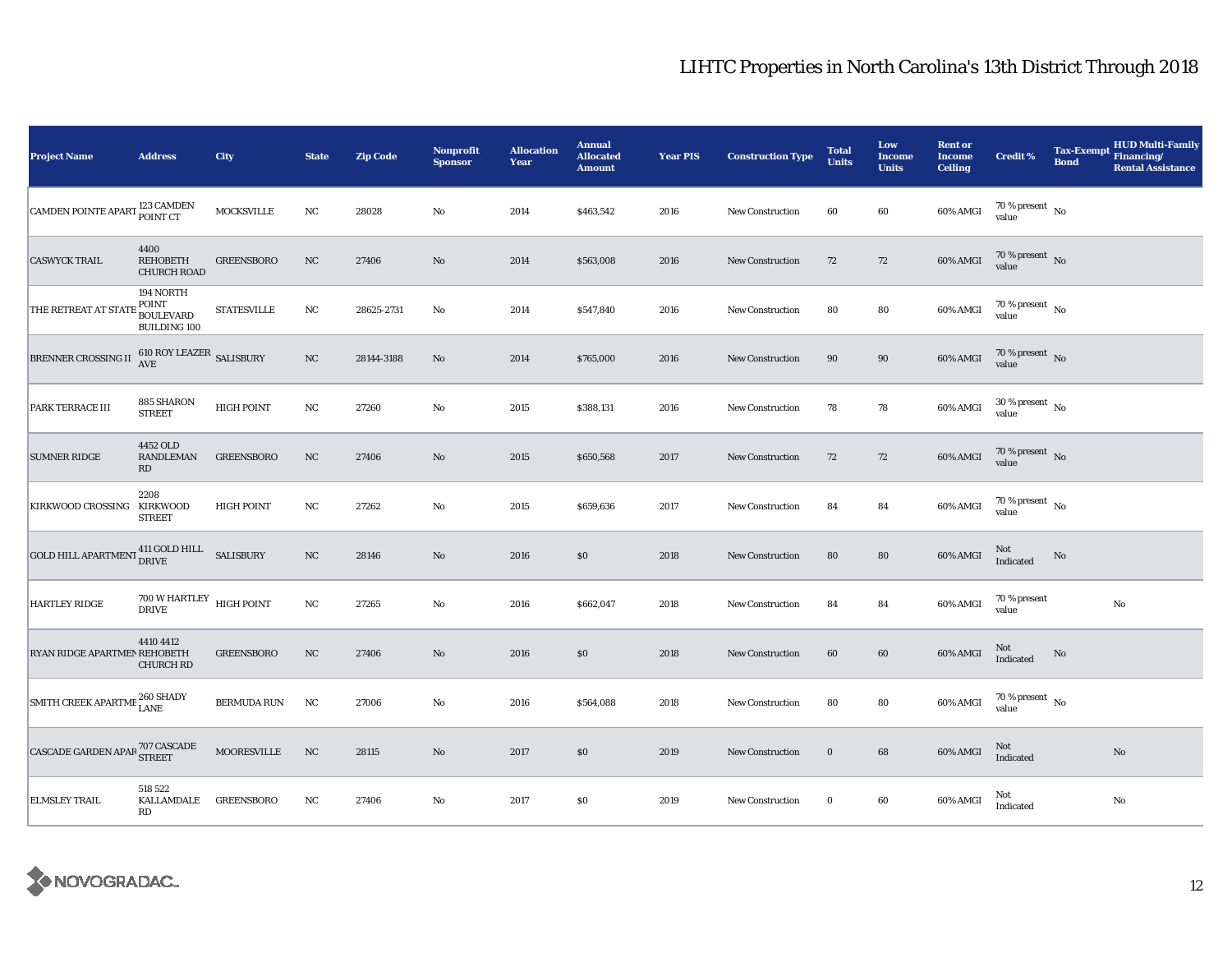| <b>Project Name</b>                                  | <b>Address</b>                                                                | City               | <b>State</b> | <b>Zip Code</b> | Nonprofit<br><b>Sponsor</b> | <b>Allocation</b><br>Year | <b>Annual</b><br><b>Allocated</b><br><b>Amount</b> | <b>Year PIS</b> | <b>Construction Type</b>  | <b>Total</b><br><b>Units</b> | Low<br><b>Income</b><br><b>Units</b> | <b>Rent or</b><br><b>Income</b><br><b>Ceiling</b> | <b>Credit %</b>                          | <b>Tax-Exempt</b><br><b>Bond</b> | <b>HUD Multi-Family</b><br>Financing/<br><b>Rental Assistance</b> |
|------------------------------------------------------|-------------------------------------------------------------------------------|--------------------|--------------|-----------------|-----------------------------|---------------------------|----------------------------------------------------|-----------------|---------------------------|------------------------------|--------------------------------------|---------------------------------------------------|------------------------------------------|----------------------------------|-------------------------------------------------------------------|
| MOCKSVILLE POINTE AF 187 KOONTZ                      |                                                                               | MOCKSVILLE         | $_{\rm NC}$  | 27028           | No                          | 2017                      | \$0                                                | 2019            | <b>New Construction</b>   | 66                           | 66                                   | 60% AMGI                                          | Not<br>Indicated                         |                                  | $\rm No$                                                          |
| <b>JAMES POINTE</b>                                  | 466<br>TURNERSBURG<br>HWY HWY 21 TO STATESVILLE<br>THE RIGHT OF<br>тик синоси |                    | NC           | 28687           | $\rm No$                    | 2016                      | $\$0$                                              | 2020            | <b>New Construction</b>   | $\bf{0}$                     | $\bf 68$                             | 60% AMGI                                          | Not<br>Indicated                         | $\mathbf{No}$                    |                                                                   |
| PARK PLACE APTS PHASI CREEKRIDGE                     | 119<br><b>CIRCLE</b>                                                          | MOORESVILLE        | $_{\rm NC}$  | 28115           | No                          | 2001                      | \$84,180                                           | 2003            | New Construction          | 24                           | ${\bf 24}$                           | 50% AMGI                                          | $70\,\%$ present $\,$ No value           |                                  |                                                                   |
| SPRING BROOK MEADOV ST GRANVILLE HIGH POINT          |                                                                               |                    | $_{\rm NC}$  | 27263           | $\rm No$                    | 2001                      | \$267,709                                          | 2003            | <b>New Construction</b>   | 44                           | 44                                   | 60% AMGI                                          | 70 % present $\hbox{~No}$<br>value       |                                  |                                                                   |
| WHISPERING OAKS APT: 805 NEWSOME SALISBURY           |                                                                               |                    | $_{\rm NC}$  | 28146           | $\rm No$                    | 2002                      | \$225,519                                          | 2003            | New Construction          | 40                           | ${\bf 40}$                           | 60% AMGI                                          | $70\,\%$ present $\,$ No value           |                                  |                                                                   |
| BRENTWOOD CROSSING BRENTWOOD ST HIGH POINT           |                                                                               |                    | $_{\rm NC}$  | 27260           | No                          | 2003                      | \$255,143                                          | 2004            | Acquisition and Rehab 136 |                              | 136                                  | 60% AMGI                                          | $30\,\%$ present $\,$ Yes value          |                                  |                                                                   |
| <b>FLEMING HEIGHTS</b>                               | <b>430 LASH DRIVE SALISBURY</b>                                               |                    | NC           | 28147           | $\rm No$                    | 2002                      | \$197,485                                          | 2004            | <b>New Construction</b>   | 32                           | ${\bf 32}$                           | 60% AMGI                                          | $70\,\%$ present $\,$ No value           |                                  |                                                                   |
| <b>SEAGER PLACE</b>                                  | 1404 FLEMING<br>ROAD                                                          | <b>GREENSBORO</b>  | $_{\rm NC}$  | 27410           | $\rm No$                    | 2002                      | \$249,528                                          | 2004            | <b>New Construction</b>   | 42                           | $42\,$                               | 60% AMGI                                          | $70\,\%$ present $\,$ No value           |                                  |                                                                   |
| <b>COLONIAL RIDGE</b>                                | 109 COLONIAL<br>RIDGE CIRCLE                                                  | <b>MOORESVILLE</b> | $_{\rm NC}$  | 28117           | $\rm No$                    | 2004                      | \$431,261                                          | 2005            | New Construction          | 80                           | 80                                   | 60% AMGI                                          | $70\,\%$ present $\,$ No value           |                                  |                                                                   |
| EAST BROAD CROSSING $^{2150}_{CIRCLE}$ STATESVILLE   |                                                                               |                    | $_{\rm NC}$  | 28625           | $\rm No$                    | 2004                      | \$319,474                                          | 2006            | New Construction          | 50                           | 50                                   | 60% AMGI                                          | $70\,\%$ present $\,$ No $\,$<br>value   |                                  |                                                                   |
| LAKE ROAD APARTMENT $_{\rm AVENUE}^{308\rm\,TAYLOR}$ |                                                                               | <b>HIGH POINT</b>  | NC           | 27260           | No                          | 2005                      | \$213,289                                          | 2006            | Acquisition and Rehab 99  |                              | 99                                   | 60% AMGI                                          | $30\,\%$ present $\,$ $\rm Yes$<br>value |                                  |                                                                   |
| <b>SELF PROPERTY</b>                                 | 1220 RICKERT<br><b>ST</b>                                                     | <b>STATESVILLE</b> | $_{\rm NC}$  | 28677           | $\mathbf{No}$               | 1988                      | \$2,827                                            | 1988            | New Construction          | -1                           | $\mathbf{1}$                         | 60% AMGI                                          | $70\,\%$ present $\,$ No value           |                                  |                                                                   |
| <b>SHAVER ST APTS</b>                                | <b>611 S SHAVER ST SALISBURY</b>                                              |                    | NC           | 28144           | No                          | 1988                      | \$1,976                                            | 1988            | <b>New Construction</b>   | $\bf{0}$                     | $\mathbf{1}$                         | 60% AMGI                                          | $70$ % present $\,$ No $\,$ value        |                                  |                                                                   |

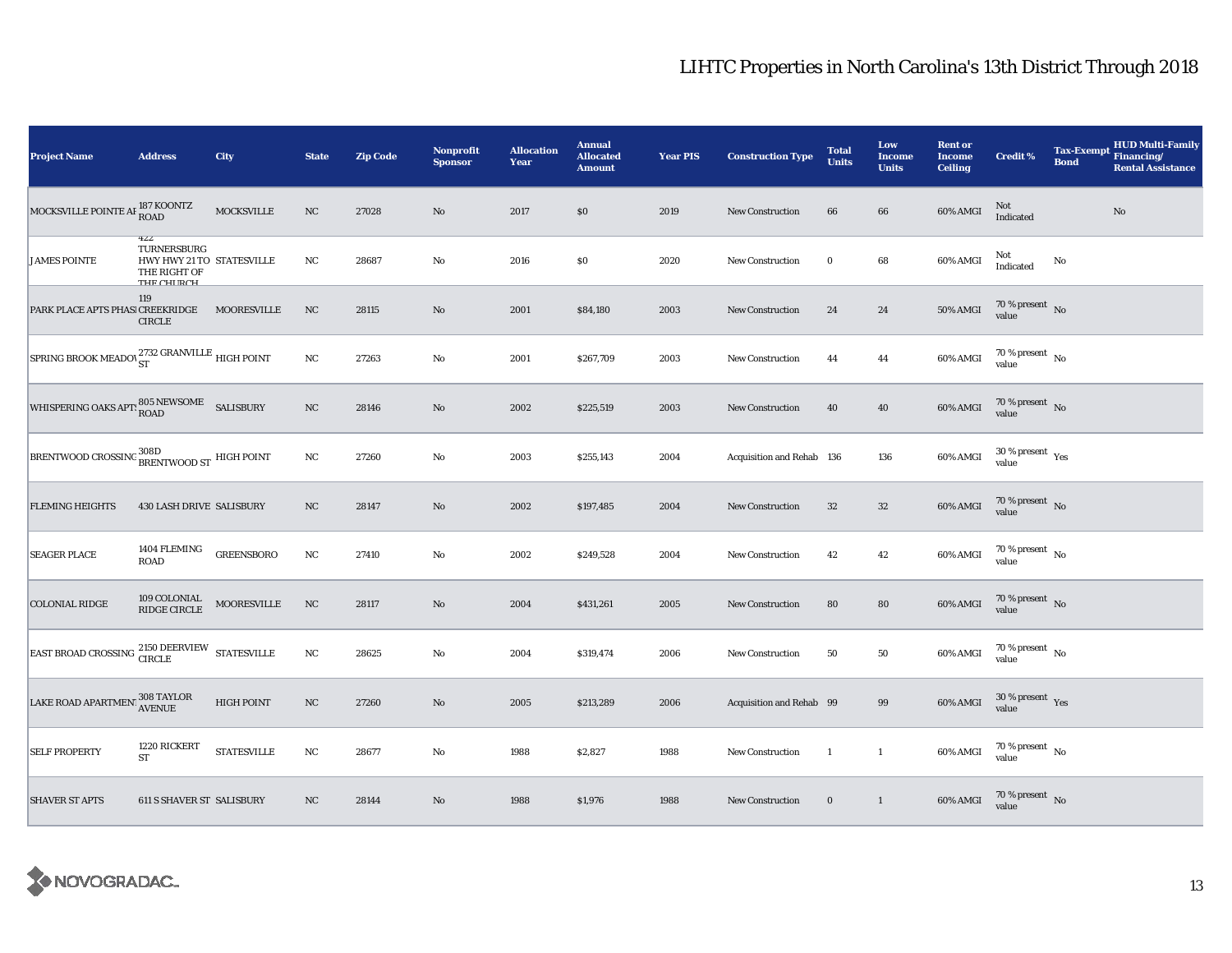| <b>Project Name</b>                        | <b>Address</b>              | City               | <b>State</b> | <b>Zip Code</b> | <b>Nonprofit</b><br><b>Sponsor</b> | <b>Allocation</b><br>Year | <b>Annual</b><br><b>Allocated</b><br><b>Amount</b> | <b>Year PIS</b> | <b>Construction Type</b> | <b>Total</b><br><b>Units</b> | Low<br><b>Income</b><br><b>Units</b> | <b>Rent or</b><br><b>Income</b><br><b>Ceiling</b> | <b>Credit %</b>                        | <b>HUD Multi-Family</b><br>Tax-Exempt Financing/<br><b>Bond</b><br><b>Rental Assistance</b> |
|--------------------------------------------|-----------------------------|--------------------|--------------|-----------------|------------------------------------|---------------------------|----------------------------------------------------|-----------------|--------------------------|------------------------------|--------------------------------------|---------------------------------------------------|----------------------------------------|---------------------------------------------------------------------------------------------|
| TEAMWORK FOR HOUSI 10 CATES AVE            |                             | THOMASVILLE        | NC           | 27360           | $\mathbf {No}$                     | 1988                      | \$14,214                                           | 1988            | New Construction         | 6                            | $\bf 6$                              | 60% AMGI                                          | $70\,\%$ present $\,$ No value         |                                                                                             |
| 1212 RICKERT ST                            | 1212 RICKERT ST STATESVILLE |                    | $_{\rm NC}$  | 28677           | No                                 | 1988                      | \$3,050                                            | 1988            | New Construction         | $\mathbf{1}$                 | $\mathbf{1}$                         | 60% AMGI                                          | $70\%$ present No<br>value             |                                                                                             |
| 1216 RICKERT ST                            | 1216 RICKERT ST STATESVILLE |                    | $_{\rm NC}$  | 28677           | No                                 | 1988                      | \$3,060                                            | 1988            | New Construction         | $\mathbf{1}$                 | $\mathbf{1}$                         | 60% AMGI                                          | $70\,\%$ present $\,$ No value         |                                                                                             |
| <b>WATSON ST APTS</b>                      | 617 WATSON ST GREENSBORO    |                    | NC           | 27406           | $\rm No$                           | 1988                      | \$3,612                                            | 1988            | New Construction         | 1                            | $\mathbf{1}$                         | 60% AMGI                                          | $70\,\%$ present $\;$ No value         |                                                                                             |
| 611 WATSON ST                              | 611 WATSON ST GREENSBORO    |                    | $_{\rm NC}$  | 27406           | No                                 | 1989                      | \$3,870                                            | 1989            | New Construction         | $\bf{0}$                     | $\mathbf{1}$                         | 60% AMGI                                          | 70 % present $\hbox{~No}$<br>value     |                                                                                             |
| 616 E LEE ST                               | 616 E LEE ST                | <b>GREENSBORO</b>  | NC           | 27406           | No                                 | 1989                      | \$3,992                                            | 1989            | New Construction         | $\mathbf{1}$                 | $\mathbf{1}$                         | $60\%$ AMGI                                       | $70\,\%$ present $\,$ No value         |                                                                                             |
| $618$ E LEE ST                             | 618 E LEE ST                | <b>GREENSBORO</b>  | $_{\rm NC}$  | 27406           | $\rm No$                           | 1989                      | \$3,992                                            | 1989            | New Construction         | $\mathbf{1}$                 | $\mathbf{1}$                         | 60% AMGI                                          | $70\,\%$ present $\,$ No value         |                                                                                             |
| <b>B SIMONE CARUTHERS</b>                  | MCCULLOCH ST GREENSBORO     |                    | $_{\rm NC}$  | 27406           | $\rm No$                           | 1989                      | \$4,050                                            | 1989            | New Construction         | 1                            | $\mathbf{1}$                         | 60% AMGI                                          | $70\,\%$ present $\,$ No value         |                                                                                             |
| <b>BROAD ST APTS</b>                       | 838 BROAD AVE GREENSBORO    |                    | $_{\rm NC}$  | 27406           | No                                 | 1989                      | \$2,136                                            | 1989            | Acquisition and Rehab 0  |                              | $\boldsymbol{2}$                     | $60\%$ AMGI                                       | $30\,\%$ present $\,$ No value         |                                                                                             |
| BYERLY STREET APTS 701 BYERLY ST LEXINGTON |                             |                    | NC           | 27292           | $\rm No$                           | 1989                      | \$11,278                                           | 1989            | <b>New Construction</b>  | $6\phantom{.}6$              | $\bf 6$                              | 60% AMGI                                          | $70\,\%$ present $\,$ No value         |                                                                                             |
| <b>CLAY ST APTS</b>                        | 1008 CLAY ST                | <b>STATESVILLE</b> | $_{\rm NC}$  | 28677           | $\mathbf{No}$                      | 1989                      | \$3,825                                            | 1989            | <b>New Construction</b>  | $\bf{0}$                     | $\boldsymbol{2}$                     | 60% AMGI                                          | $70\,\%$ present $\,$ No value         |                                                                                             |
| <b>CLAY ST APTS</b>                        | 1014 CLAY ST                | <b>STATESVILLE</b> | NC           | 28677           | $\rm No$                           | 1989                      | \$3,825                                            | 1989            | New Construction         | $\bf{0}$                     | $\boldsymbol{2}$                     | 60% AMGI                                          | $70\,\%$ present $${\rm No}$$ value    |                                                                                             |
| <b>CLAY ST APTS</b>                        | 1020 CLAY ST                | <b>STATESVILLE</b> | NC           | 28677           | No                                 | 1989                      | \$3,825                                            | 1989            | New Construction         | $\bf{0}$                     | $\boldsymbol{2}$                     | 60% AMGI                                          | $70\,\%$ present $\,$ No $\,$<br>value |                                                                                             |

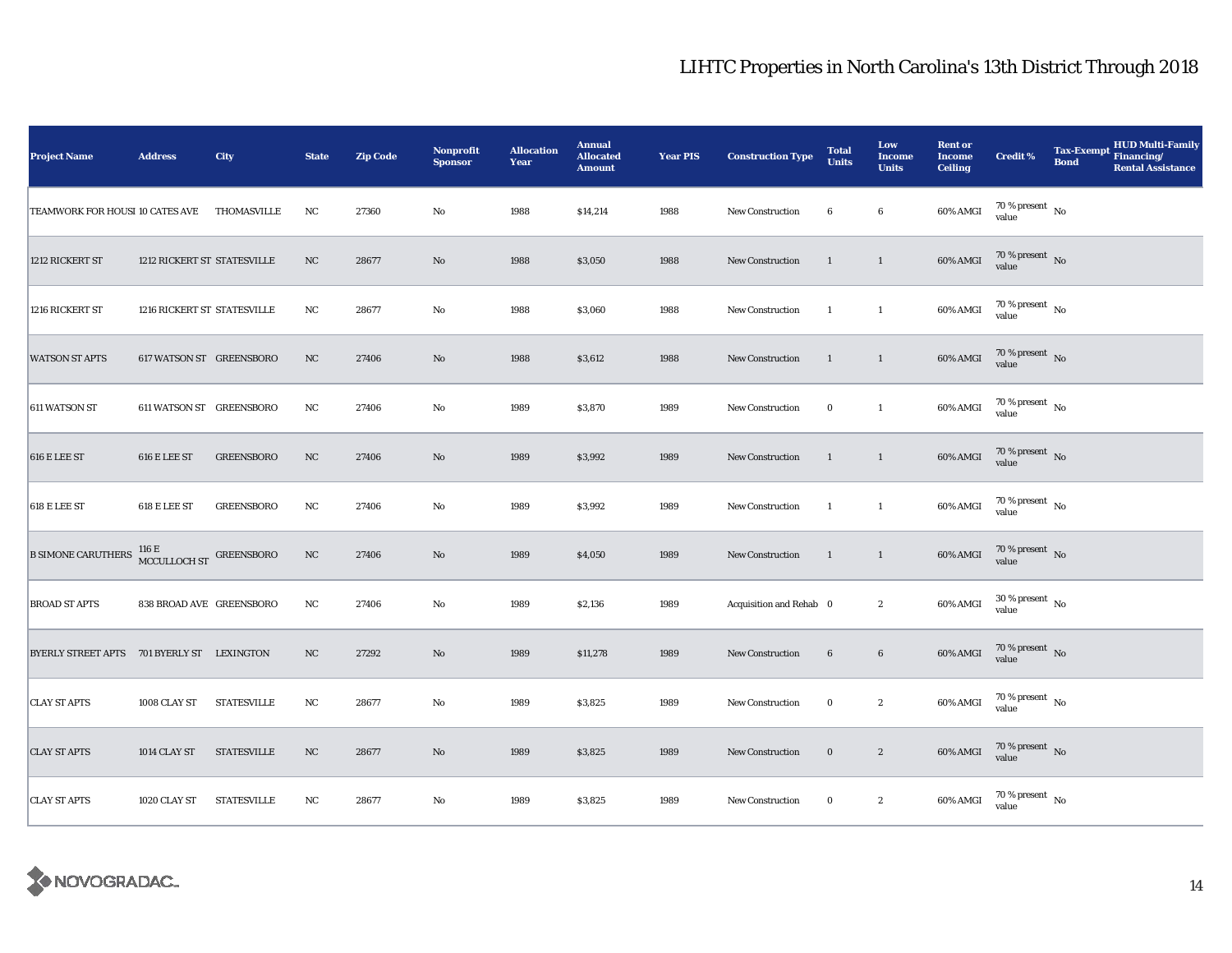| <b>Project Name</b>                         | <b>Address</b>                          | City               | <b>State</b> | <b>Zip Code</b> | <b>Nonprofit</b><br><b>Sponsor</b> | <b>Allocation</b><br>Year | <b>Annual</b><br><b>Allocated</b><br><b>Amount</b> | <b>Year PIS</b> | <b>Construction Type</b> | <b>Total</b><br><b>Units</b> | Low<br><b>Income</b><br><b>Units</b> | <b>Rent or</b><br><b>Income</b><br><b>Ceiling</b> | <b>Credit %</b>                        | <b>Tax-Exempt</b><br><b>Bond</b> | <b>HUD Multi-Family</b><br>Financing/<br><b>Rental Assistance</b> |
|---------------------------------------------|-----------------------------------------|--------------------|--------------|-----------------|------------------------------------|---------------------------|----------------------------------------------------|-----------------|--------------------------|------------------------------|--------------------------------------|---------------------------------------------------|----------------------------------------|----------------------------------|-------------------------------------------------------------------|
| <b>CLAY STREET APTS</b>                     | 1002 CLAY ST                            | <b>STATESVILLE</b> | NC           | 28677           | $\rm No$                           | 1989                      | \$4,050                                            | 1989            | New Construction         | $\bf{0}$                     | $\boldsymbol{2}$                     | 60% AMGI                                          | 70 % present $\hbox{~No}$<br>value     |                                  |                                                                   |
| <b>COLEY HOOKER JR</b>                      | 845 BROAD AVE GREENSBORO                |                    | NC           | 27406           | $\rm No$                           | 1989                      | \$3,960                                            | 1989            | <b>New Construction</b>  | $\mathbf{1}$                 | $\mathbf{1}$                         | 60% AMGI                                          | $70\,\%$ present $\,$ No $\,$<br>value |                                  |                                                                   |
| <b>CRAWFORD</b>                             | 1223 S ENGLISH GREENSBORO<br>${\rm ST}$ |                    | $_{\rm NC}$  | 27401           | $\rm No$                           | 1989                      | \$4,050                                            | 1989            | <b>New Construction</b>  | 1                            | $\mathbf{1}$                         | 60% AMGI                                          | $70\,\%$ present $\,$ No value         |                                  |                                                                   |
| GRIMES SCHOOL APTS 27 HEGE DR               |                                         | <b>LEXINGTON</b>   | $_{\rm NC}$  | 27292           | No                                 | 1988                      | \$183,093                                          | 1989            | Acquisition and Rehab 48 |                              | 48                                   | $60\%$ AMGI                                       | $30\,\%$ present $\,$ No value         |                                  |                                                                   |
| <b>IRIS S HAISLIP</b>                       | 600<br>TUSCALOOSA ST $\,$ GREENSBORO    |                    | NC           | 27406           | No                                 | 1989                      | \$7,380                                            | 1989            | <b>New Construction</b>  | $\boldsymbol{2}$             | $\boldsymbol{2}$                     | 60% AMGI                                          | $70\,\%$ present $\,$ No value         |                                  |                                                                   |
| MENEFEE PROPERTIES 615 WATSON ST GREENSBORO |                                         |                    | $_{\rm NC}$  | 27406           | $\rm No$                           | 1989                      | \$3,870                                            | 1989            | New Construction         | $\mathbf{1}$                 | $\mathbf{1}$                         | 60% AMGI                                          | $70$ % present $\,$ No $\,$<br>value   |                                  |                                                                   |
| PEARSON STREET                              | 1307 PEARSON<br>$\operatorname{ST}$     | <b>GREENSBORO</b>  | NC           | 27406           | $\rm No$                           | 1989                      | \$4,050                                            | 1989            | New Construction         | 1                            | $\mathbf{1}$                         | 60% AMGI                                          | $70\,\%$ present $\,$ No value         |                                  |                                                                   |
| REID ST APTS II                             | 807 REID ST                             | <b>GREENSBORO</b>  | $_{\rm NC}$  | 27406           | $\rm No$                           | 1989                      | \$956                                              | 1989            | Acquisition and Rehab 0  |                              | $\mathbf{1}$                         | 60% AMGI                                          | $30$ % present $\,$ No $\,$<br>value   |                                  |                                                                   |
| REID ST APTS III                            | 800 REID ST                             | <b>GREENSBORO</b>  | $_{\rm NC}$  | 27406           | No                                 | 1989                      | \$3,692                                            | 1989            | Acquisition and Rehab 0  |                              | $\boldsymbol{2}$                     | 60% AMGI                                          | $30\,\%$ present $\,$ No value         |                                  |                                                                   |
| <b>REID STREET APTS</b>                     | 808 REID ST                             | <b>GREENSBORO</b>  | $_{\rm NC}$  | 27406           | No                                 | 1989                      | \$7,848                                            | 1989            | Acquisition and Rehab 0  |                              | $5\phantom{.0}$                      | 60% AMGI                                          | $30\,\%$ present $\,$ No value         |                                  |                                                                   |
| <b>RICKERT ST I</b>                         | 1215 RICKERT ST STATESVILLE             |                    | NC           | 28677           | $\mathbf{N}\mathbf{o}$             | 1989                      | \$2,793                                            | 1989            | <b>New Construction</b>  | 1                            | $\mathbf{1}$                         | 60% AMGI                                          | $70\,\%$ present $\,$ No value         |                                  |                                                                   |
| <b>RICKERT ST II</b>                        | 1221 RICKERT ST STATESVILLE             |                    | $_{\rm NC}$  | 28677           | No                                 | 1989                      | \$2,793                                            | 1989            | <b>New Construction</b>  | $\mathbf{1}$                 | $\mathbf{1}$                         | 60% AMGI                                          | $70\,\%$ present $\,$ No value         |                                  |                                                                   |
| <b>RICKERT ST III</b>                       | <b>1225 RICKERT ST STATESVILLE</b>      |                    | NC           | 28677           | No                                 | 1989                      | \$2,793                                            | 1989            | New Construction         | $\mathbf{1}$                 | $\mathbf{1}$                         | 60% AMGI                                          | $70\,\%$ present $\,$ No value         |                                  |                                                                   |

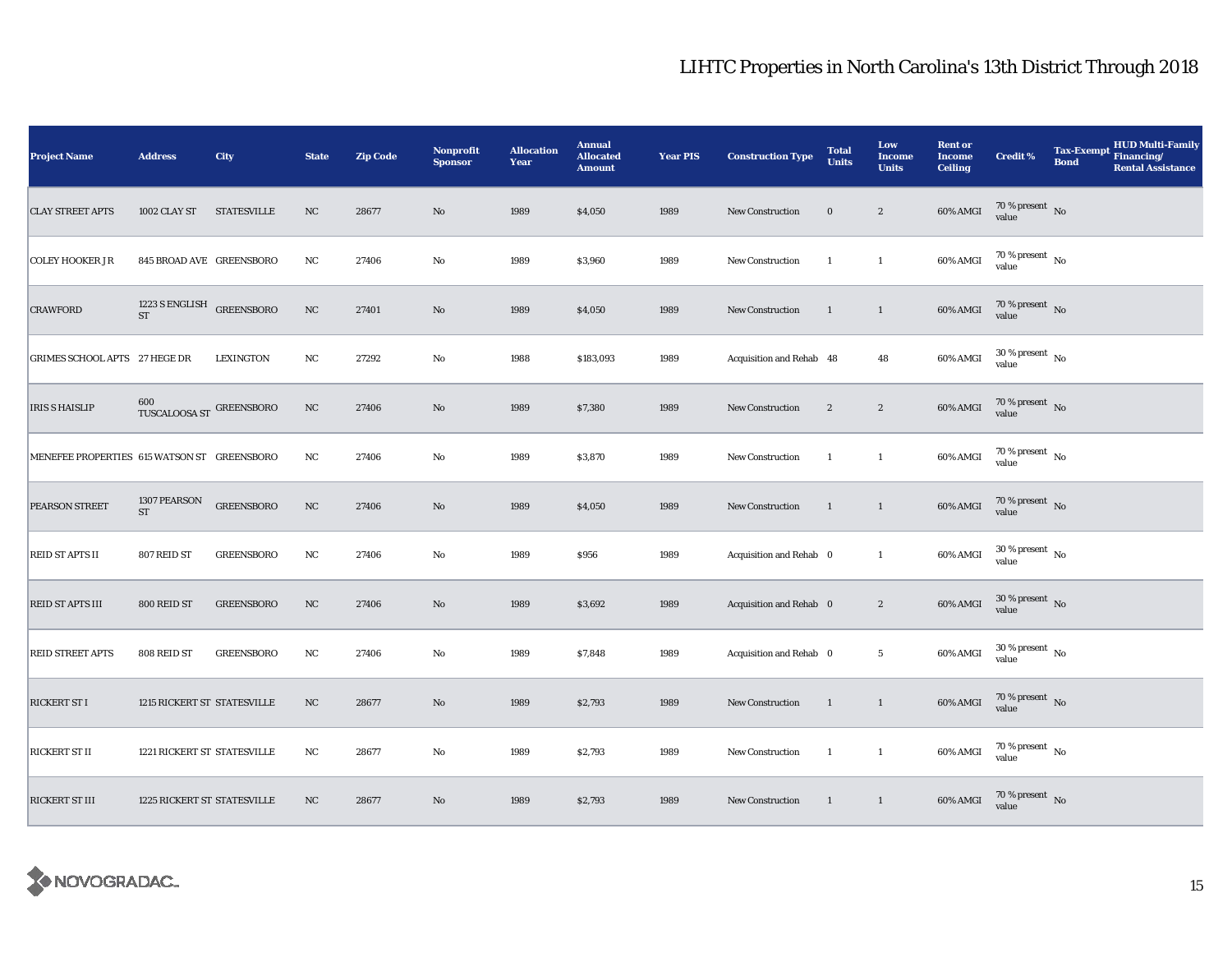| <b>Project Name</b>                                                          | <b>Address</b>                                        | City               | <b>State</b>     | <b>Zip Code</b> | Nonprofit<br><b>Sponsor</b> | <b>Allocation</b><br>Year | <b>Annual</b><br><b>Allocated</b><br><b>Amount</b> | <b>Year PIS</b>      | <b>Construction Type</b>  | <b>Total</b><br><b>Units</b> | Low<br>Income<br><b>Units</b> | <b>Rent or</b><br><b>Income</b><br><b>Ceiling</b> | <b>Credit %</b>                      | <b>Tax-Exempt</b><br><b>Bond</b> | HUD Multi-Family<br>Financing/<br><b>Rental Assistance</b> |
|------------------------------------------------------------------------------|-------------------------------------------------------|--------------------|------------------|-----------------|-----------------------------|---------------------------|----------------------------------------------------|----------------------|---------------------------|------------------------------|-------------------------------|---------------------------------------------------|--------------------------------------|----------------------------------|------------------------------------------------------------|
| <b>SELF PROPERTY</b>                                                         | 1224 RICKERT<br><b>ST</b>                             | <b>STATESVILLE</b> | $_{\rm NC}$      | 28677           | $\mathbf{No}$               | 1989                      | \$2,611                                            | 1989                 | New Construction          | $\mathbf{1}$                 | $\mathbf{1}$                  | 60% AMGI                                          | $70$ % present $\,$ No $\,$<br>value |                                  |                                                            |
| SHERMAN STREET APT                                                           | $108$ SHERMAN $\rm ST$                                | THOMASVILLE        | $_{\rm NC}$      | 27360           | No                          | 1988                      | \$7,000                                            | 1989                 | <b>New Construction</b>   | $6\phantom{.}6$              | $\bf 6$                       | 60% AMGI                                          | $70\,\%$ present $\,$ No value       |                                  |                                                            |
| STEDMAN PLACE                                                                | 425 STEDMAN<br>ST                                     | <b>GREENSBORO</b>  | $_{\rm NC}$      | 27401           | $\rm No$                    | 1988                      | \$42,412                                           | 1989                 | <b>New Construction</b>   | 14                           | $14\,$                        | 60% AMGI                                          | $70\,\%$ present $\,$ No value       |                                  |                                                            |
| <b>STEVENS DUPLEX</b>                                                        | 1712 LARKIN ST GREENSBORO                             |                    | NC               | 27406           | No                          | 1989                      | \$7,515                                            | 1989                 | New Construction          | $\bf{0}$                     | $\boldsymbol{2}$              | 60% AMGI                                          | $70\,\%$ present $\,$ No value       |                                  |                                                            |
| TEAMWORK FOR HOUSI $_{\rm ST}^{205\, \rm E\, GULFORD}$ THOMASVILLE           |                                                       |                    | $_{\rm NC}$      | 27360           | No                          | 1988                      | \$14,366                                           | 1989                 | New Construction          | 6                            | $\boldsymbol{6}$              | 60% AMGI                                          | $70\,\%$ present $\,$ No value       |                                  |                                                            |
| THE ARBOR AT COTTON $\frac{7 \text{ FRTTS}}{\text{STREET APPROX}}$ LEXINGTON |                                                       |                    | $_{\rm NC}$      | 27292           | $\rm No$                    | 2016                      | $\$0$                                              | Insufficient<br>Data | New Construction          | $\bf{0}$                     | 80                            | 60% AMGI                                          | Not<br>Indicated                     | No                               |                                                            |
| <b>BIG CHAIR LOFTS</b>                                                       | 14 EAST<br><b>GUILFORD</b><br><b>STREET</b>           | THOMASVILLE        | NC               | 27360           | $\rm No$                    | 2016                      | \$0                                                | Insufficient<br>Data | Acquisition and Rehab 139 |                              | 139                           | 60% AMGI                                          | Not<br>Indicated                     |                                  |                                                            |
| <b>RAY WARREN</b>                                                            | <b>1300 E GATE</b><br><b>CITY</b><br><b>BOULEVARD</b> | <b>GREENSBORO</b>  | $_{\mathrm{NC}}$ | 27406           | $\rm No$                    | 2017                      | $\$0$                                              | Insufficient<br>Data | Acquisition and Rehab 0   |                              | 236                           | 60% AMGI                                          | Not<br>Indicated                     |                                  |                                                            |
| <b>RIVER BIRCH</b>                                                           | 312 NORTH<br><b>SWING ROAD</b>                        | <b>GREENSBORO</b>  | $_{\rm NC}$      | 27409           | $\mathbf{No}$               | 2017                      | $\$0$                                              | Insufficient<br>Data | Acquisition and Rehab 0   |                              | ${\bf 50}$                    | 60% AMGI                                          | Not<br>Indicated                     |                                  |                                                            |
| <b>SILVERBRIAR</b>                                                           | 4807<br>SILVERBRIAR<br>COURT                          | <b>GREENSBORO</b>  | $_{\rm NC}$      | 27410           | No                          | 2017                      | \$0                                                | Insufficient<br>Data | Acquisition and Rehab 0   |                              | ${\bf 50}$                    | 60% AMGI                                          | Not<br>Indicated                     |                                  |                                                            |
| <b>STONERIDGE</b>                                                            | 1900 PEALE<br><b>TERRACE</b>                          | <b>GREENSBORO</b>  | $_{\rm NC}$      | 27407           | No                          | 2017                      | $\$0$                                              | Insufficient<br>Data | Acquisition and Rehab 0   |                              | 50                            | 60% AMGI                                          | Not<br>Indicated                     |                                  |                                                            |
| PEAR LEAF                                                                    | <b>2905 WEST</b><br><b>FLORIDA</b><br><b>STREET</b>   | <b>GREENSBORO</b>  | NC               | 27407           | $\rm No$                    | 2017                      | \$0                                                | Insufficient<br>Data | Acquisition and Rehab 0   |                              | 50                            | 60% AMGI                                          | Not<br>Indicated                     |                                  | $\rm No$                                                   |
| 1006 TUSCALOOSA ST                                                           | 1006<br>TUSCALOOSA ST $\,$ GREENSBORO                 |                    | $_{\rm NC}$      | 27406           | No                          | 1987                      | \$3,825                                            | 1987                 | New Construction          | $\bf{0}$                     | $\mathbf{1}$                  | 60% AMGI                                          | $70$ % present $\,$ No $\,$<br>value |                                  |                                                            |

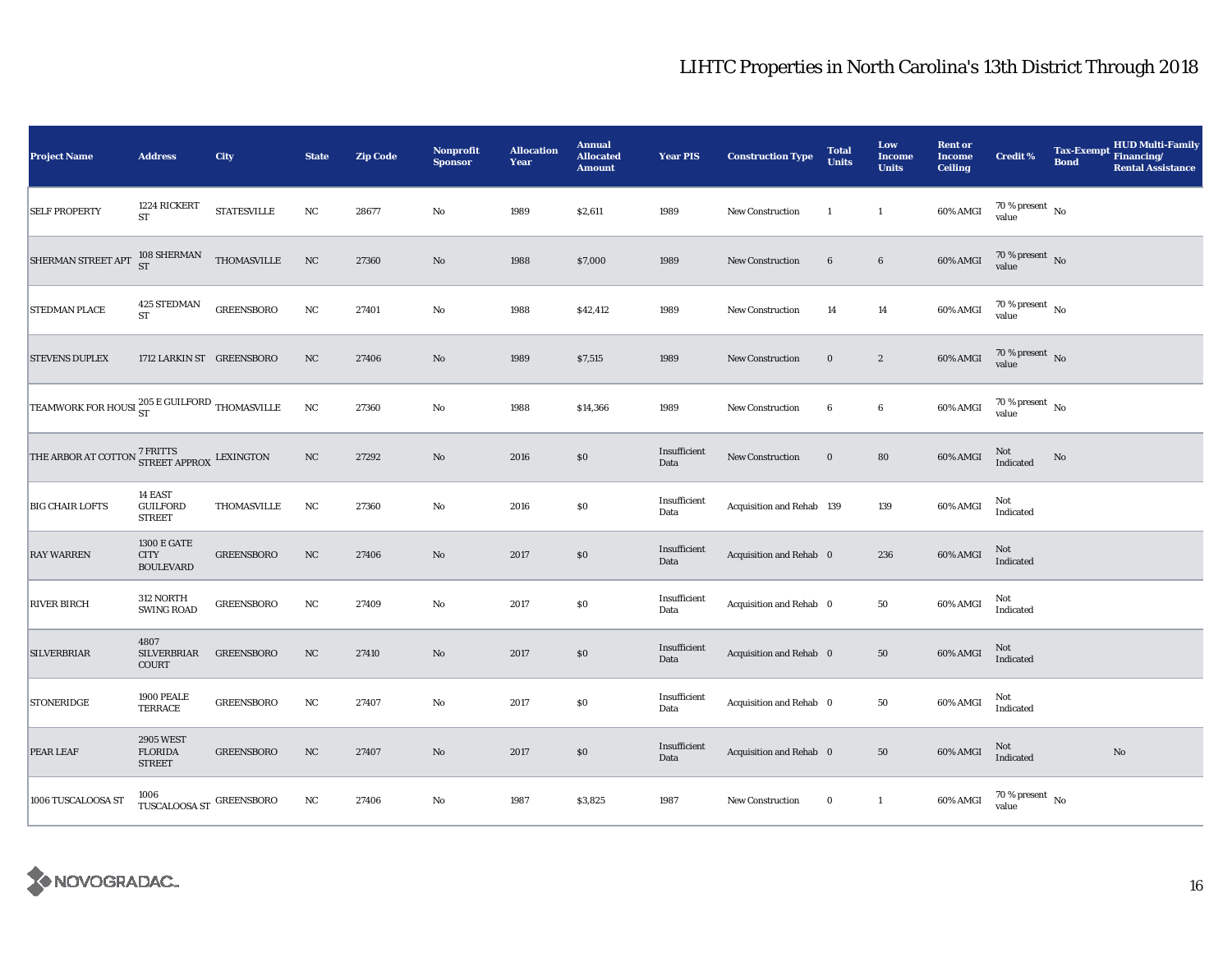| <b>Project Name</b>  | <b>Address</b>                              | City              | <b>State</b> | <b>Zip Code</b> | <b>Nonprofit</b><br><b>Sponsor</b> | <b>Allocation</b><br>Year | <b>Annual</b><br><b>Allocated</b><br><b>Amount</b> | <b>Year PIS</b> | <b>Construction Type</b> | <b>Total</b><br><b>Units</b> | Low<br><b>Income</b><br><b>Units</b> | <b>Rent or</b><br><b>Income</b><br><b>Ceiling</b> | <b>Credit %</b>                | Tax-Exempt HUD Multi-Family<br>Financing/<br><b>Bond</b><br><b>Rental Assistance</b> |
|----------------------|---------------------------------------------|-------------------|--------------|-----------------|------------------------------------|---------------------------|----------------------------------------------------|-----------------|--------------------------|------------------------------|--------------------------------------|---------------------------------------------------|--------------------------------|--------------------------------------------------------------------------------------|
| <b>DUPLEX</b>        | 907 HIGH ST                                 | <b>GREENSBORO</b> | NC           | 27406           | $\rm No$                           | 1987                      | \$2,329                                            | 1987            | Acquisition and Rehab 0  |                              | $\sqrt{2}$                           | $60\%$ AMGI                                       | $30\,\%$ present $\,$ No value |                                                                                      |
| HAMIL EAST           | 128 HAMIL ST                                | LEXINGTON         | NC           | 27292           | No                                 | 1987                      | \$11,670                                           | 1987            | New Construction         | 8                            | 8                                    | 60% AMGI                                          | $70\,\%$ present $\,$ No value |                                                                                      |
| <b>HAMIL WEST</b>    | 115 HAMIL ST                                | <b>LEXINGTON</b>  | NC           | 27292           | No                                 | 1987                      | \$2,279                                            | 1987            | Acquisition and Rehab 3  |                              | $\mathbf{3}$                         | 60% AMGI                                          | $30$ % present $\,$ No value   |                                                                                      |
| JEFFERSON VILLAGE    | NORTHVIEW DR LEXINGTON                      |                   | $_{\rm NC}$  | 27295           | No                                 | 1987                      | \$6,480                                            | 1987            | Not Indicated            | 8                            | 8                                    | 60% AMGI                                          | Not<br>Indicated               | $\mathbf{N}\mathbf{o}$                                                               |
| 1208 PEARSON ST      | 1208 PEARSON GREENSBORO<br>${\rm ST}$       |                   | $_{\rm NC}$  | 27406           | No                                 | 1988                      | \$3,649                                            | 1988            | <b>New Construction</b>  | $\bf{0}$                     | $\mathbf{1}$                         | 60% AMGI                                          | $70$ % present $\,$ No value   |                                                                                      |
| 1306 SLOAN ST        | 1306 SLOAN ST GREENSBORO                    |                   | NC           | 27401           | No                                 | 1988                      | \$3,642                                            | 1988            | New Construction         | $\mathbf{1}$                 | $\mathbf{1}$                         | 60% AMGI                                          | $70\,\%$ present $\,$ No value |                                                                                      |
| 1319 BUFF ST         | <b>1319 BUFF ST</b>                         | <b>GREENSBORO</b> | NC           | 27406           | No                                 | 1988                      | \$3,872                                            | 1988            | <b>New Construction</b>  | $\mathbf{1}$                 | $\mathbf{1}$                         | 60% AMGI                                          | $70\,\%$ present $\;$ No value |                                                                                      |
| <b>BROAD ST APTS</b> | 837 BROAD AVE GREENSBORO                    |                   | $_{\rm NC}$  | 27406           | No                                 | 1988                      | \$2,026                                            | 1988            | Acquisition and Rehab 2  |                              | $\boldsymbol{2}$                     |                                                   | $30\,\%$ present $\,$ No value |                                                                                      |
| 1115 VAN WERT ST     | 1115 VAN WERT $\rm$ GREENSBORO<br><b>ST</b> |                   | NC           | 27403           | $\rm No$                           | 1988                      | \$4,202                                            | 1988            | New Construction         | $\bf{0}$                     | $\mathbf{1}$                         | 60% AMGI                                          | $70\,\%$ present $\;$ No value |                                                                                      |
| 1117 VAN WERT ST     | 1117 VAN WERT $\rm_{GREENSBORO}$<br>ST      |                   | $_{\rm NC}$  | 27403           | $\rm No$                           | 1988                      | \$4,221                                            | 1988            | <b>New Construction</b>  | $\bf{0}$                     | $\mathbf{1}$                         | 60% AMGI                                          | $70\,\%$ present $\,$ No value |                                                                                      |
| <b>HOPKINS APTS</b>  | 1309 GULF CT                                | <b>GREENSBORO</b> | NC           | 27401           | No                                 | 1988                      | \$3,706                                            | 1988            | <b>New Construction</b>  | 1                            | $\mathbf{1}$                         | 60% AMGI                                          | $70\,\%$ present $\;$ No value |                                                                                      |
| N PUGH ST APTS       | 106 N PUGH ST LEXINGTON                     |                   | $_{\rm NC}$  | 27292           | $\rm No$                           | 1988                      | \$6,066                                            | 1988            | New Construction         | $\overline{4}$               | $\overline{4}$                       | 60% AMGI                                          | $70\,\%$ present $\,$ No value |                                                                                      |
|                      |                                             |                   |              |                 |                                    |                           |                                                    |                 |                          |                              |                                      |                                                   |                                |                                                                                      |